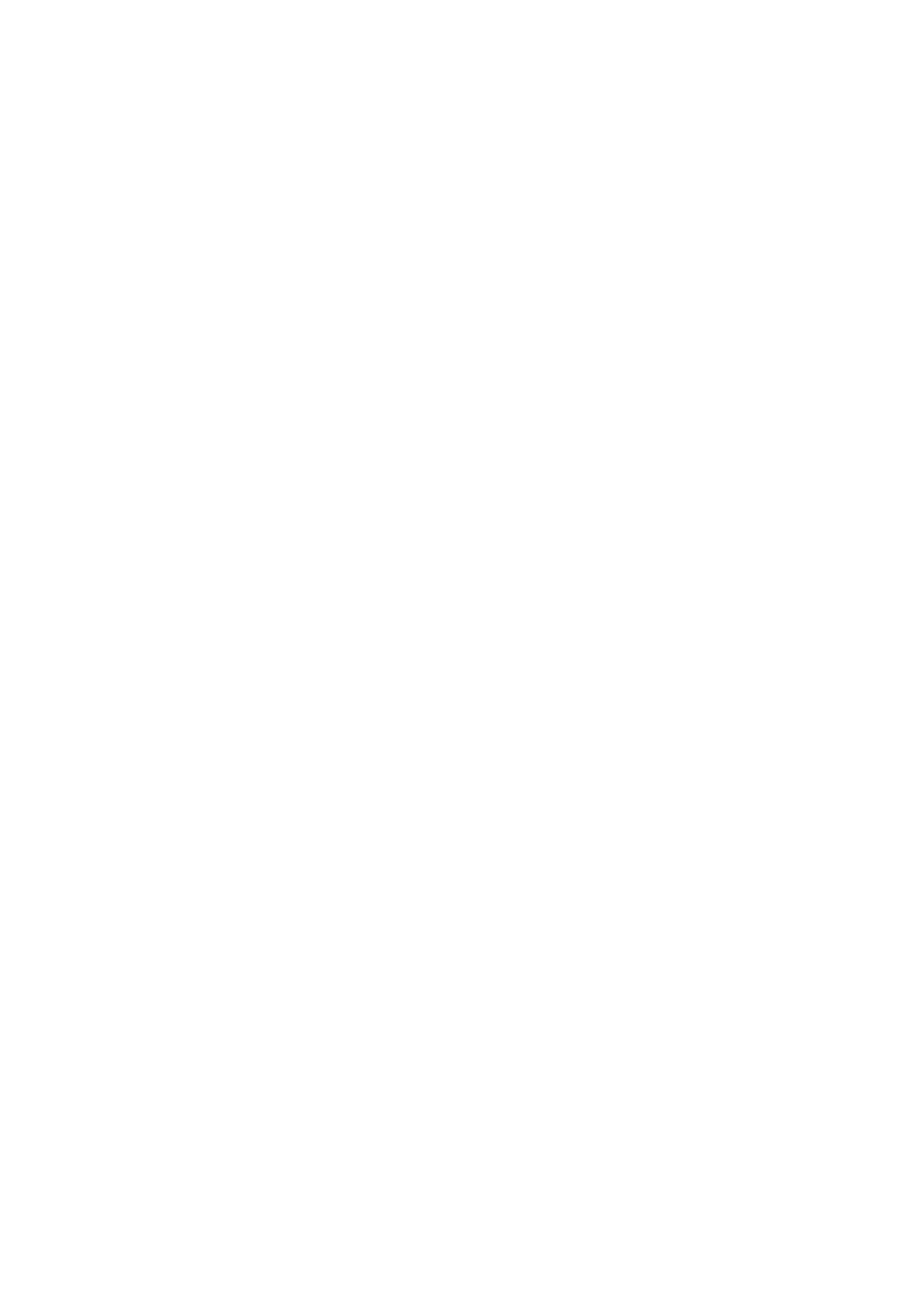# Table of contents

| 1. | Team, Visitors, External Collaborators (and the contract of the contract of the contract of the contract of the contract of the contract of the contract of the contract of the contract of the contract of the contract of th |                                  |  |  |  |
|----|--------------------------------------------------------------------------------------------------------------------------------------------------------------------------------------------------------------------------------|----------------------------------|--|--|--|
| 2. |                                                                                                                                                                                                                                |                                  |  |  |  |
| 3. | Research Program (a) and the contract of the contract of the contract of the contract of the contract of the contract of the contract of the contract of the contract of the contract of the contract of the contract of the c |                                  |  |  |  |
|    | <b>Research Directions</b><br>3.1.                                                                                                                                                                                             | $\overline{2}$                   |  |  |  |
|    | 3.2.<br>Static Parallelization and Optimization                                                                                                                                                                                | 3                                |  |  |  |
|    | Profiling and Execution Behavior Modeling<br>3.3.                                                                                                                                                                              | 3                                |  |  |  |
|    | Dynamic Parallelization and Optimization, Virtual Machine<br>3.4.                                                                                                                                                              | $\overline{4}$                   |  |  |  |
|    | 3.5.<br>Proof of Program Transformations for Multicores                                                                                                                                                                        | 4                                |  |  |  |
| 4. |                                                                                                                                                                                                                                |                                  |  |  |  |
| 5. |                                                                                                                                                                                                                                |                                  |  |  |  |
| 6. | New Software and Platforms (and the context of the state of the state of the state of the state of the state of the state of the state of the state of the state of the state of the state of the state of the state of the st |                                  |  |  |  |
|    | 6.1.<br><b>APOLLO</b>                                                                                                                                                                                                          | 5                                |  |  |  |
|    | 6.2.<br>Clan                                                                                                                                                                                                                   | 5                                |  |  |  |
|    | 6.3.<br>Clay                                                                                                                                                                                                                   | 6                                |  |  |  |
|    | 6.4.<br>$C$ Loo $G$                                                                                                                                                                                                            | 6                                |  |  |  |
|    | 6.5.<br>OpenScop                                                                                                                                                                                                               | 6                                |  |  |  |
|    | 6.6.<br>ORWL                                                                                                                                                                                                                   | 6                                |  |  |  |
|    | 6.7.<br>musl                                                                                                                                                                                                                   | $\overline{7}$<br>$\overline{7}$ |  |  |  |
|    | 6.8.<br>Modular C<br>6.9.                                                                                                                                                                                                      | $\overline{7}$                   |  |  |  |
|    | arbogast<br>6.10. CFML                                                                                                                                                                                                         | 8                                |  |  |  |
|    | 6.11. SPETABARU                                                                                                                                                                                                                | 8                                |  |  |  |
| 7. |                                                                                                                                                                                                                                | .8                               |  |  |  |
|    | AutoParallel: A Python module for automatic parallelization and distributed execution of affine<br>7.1.                                                                                                                        |                                  |  |  |  |
|    | loop nests                                                                                                                                                                                                                     | 8                                |  |  |  |
|    | Optimization of recursive functions by transformation into loops<br>7.2.                                                                                                                                                       | 9                                |  |  |  |
|    | Impact Study of Data Locality on Task-Based Applications Through the Heteroprio Scheduler<br>7.3.                                                                                                                              |                                  |  |  |  |
|    |                                                                                                                                                                                                                                | 9                                |  |  |  |
|    | Combining Locking and Data Management Interfaces<br>7.4.                                                                                                                                                                       | 10                               |  |  |  |
|    | <b>Ordered Read-Write Locks</b><br>7.4.1.                                                                                                                                                                                      | 10                               |  |  |  |
|    | 7.4.2. Low level locks                                                                                                                                                                                                         | 10                               |  |  |  |
|    | 7.5.<br>High-Performance Particle-in-Cell Simulations                                                                                                                                                                          | 10                               |  |  |  |
|    | 7.6.<br><b>Granularity Control for Parallel Programs</b>                                                                                                                                                                       | 11                               |  |  |  |
|    | Program verification and formal languages<br>7.7.                                                                                                                                                                              | 11                               |  |  |  |
|    | 7.8.<br>Flexible Runtime System with High Throughput for Many-to-Many Data Stream Problems                                                                                                                                     | 12                               |  |  |  |
|    | 7.9.<br>Visual Program Manipulation in the Polyhedral Model                                                                                                                                                                    | 12                               |  |  |  |
|    | 7.10. A language extension set to generate adaptive versions automatically                                                                                                                                                     | 13                               |  |  |  |
| 8. | Bilateral Contracts and Grants with Industry manufactured contracts and Grants with Industry manufactured and S                                                                                                                |                                  |  |  |  |
| 9. |                                                                                                                                                                                                                                |                                  |  |  |  |
|    | <b>Regional Initiatives</b><br>9.1.                                                                                                                                                                                            | 14                               |  |  |  |
|    | Idex Prim'Eau<br>9.1.1.                                                                                                                                                                                                        | 14                               |  |  |  |
|    | <b>ADT ASNAP</b><br>9.1.2.                                                                                                                                                                                                     | 14                               |  |  |  |
|    | 9.1.3.<br>ADT ALTO (ApoLlo TakeOff)                                                                                                                                                                                            | 14                               |  |  |  |
|    | <b>National Initiatives</b><br>9.2.                                                                                                                                                                                            | 14                               |  |  |  |
|    | 9.2.1.<br><b>ANR AJACS</b>                                                                                                                                                                                                     | 14                               |  |  |  |
|    | 9.2.2.<br><b>ANR</b> Vocal                                                                                                                                                                                                     | 15                               |  |  |  |
|    | European Initiatives<br>9.3.<br>9.3.1.                                                                                                                                                                                         | 15<br>15                         |  |  |  |
|    | FP7 & H2020 Projects<br>9.3.2.<br>Collaborations with Major European Organizations                                                                                                                                             | 15                               |  |  |  |
|    |                                                                                                                                                                                                                                |                                  |  |  |  |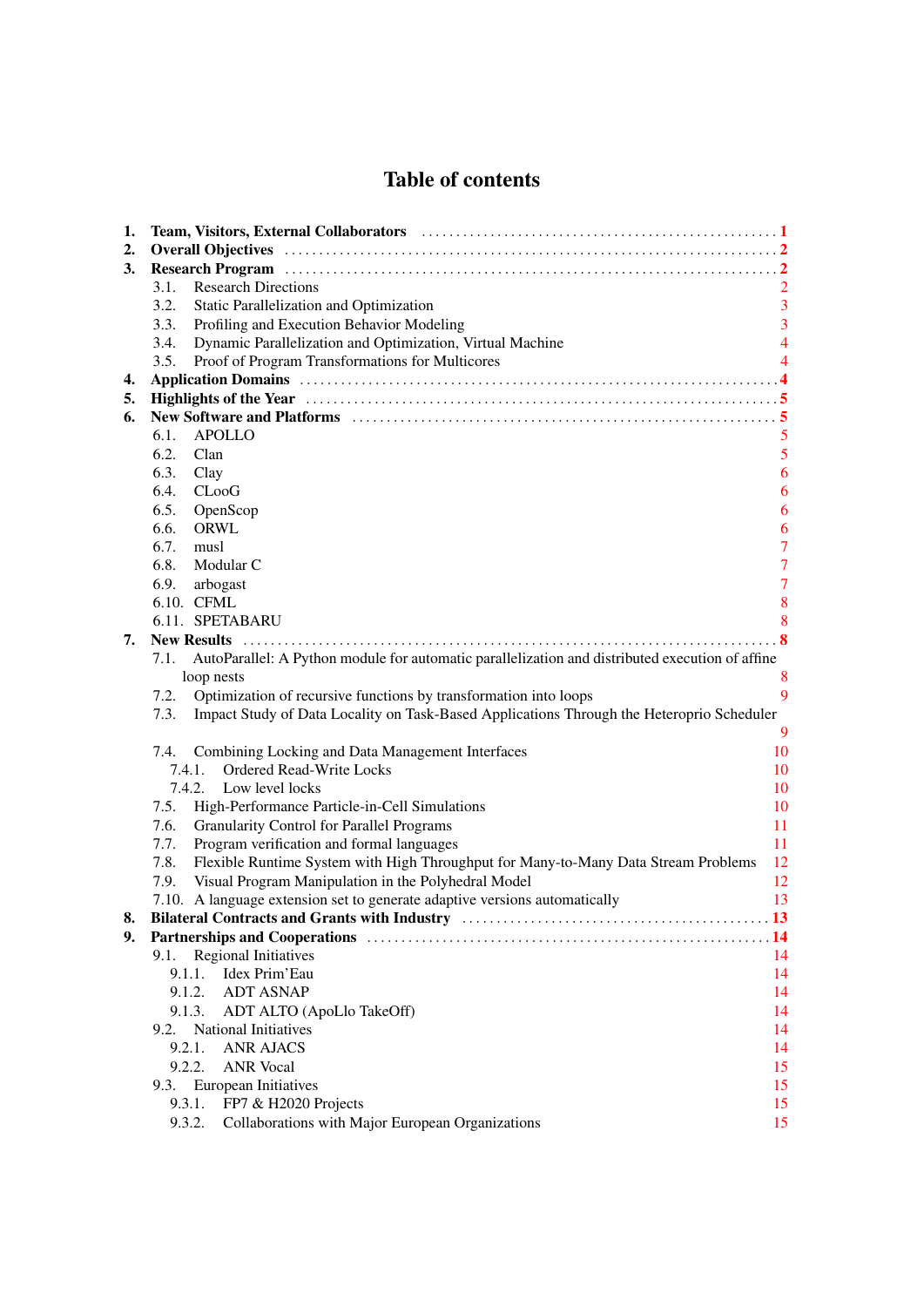|     | 9.4.                                           | International Initiatives                         | 15 |
|-----|------------------------------------------------|---------------------------------------------------|----|
|     | <b>International Research Visitors</b><br>9.5. | 16                                                |    |
|     |                                                | 9.5.1. Visits of International Scientists         | 16 |
|     | 9.5.2.                                         | Internships                                       | 16 |
| 10. |                                                |                                                   | 16 |
|     | 10.1. Promoting Scientific Activities          |                                                   | 16 |
|     | 10.1.1. Scientific Events Organization         |                                                   | 16 |
|     |                                                | 10.1.2. Scientific Events Selection               | 16 |
|     |                                                | 10.1.2.1. Member of Conference Program Committees | 16 |
|     |                                                | 10.1.2.2. Reviewer                                | 16 |
|     |                                                | $10.1.3.$ Journals                                | 17 |
|     |                                                | 10.1.3.1. Member of Editorial Boards              | 17 |
|     |                                                | 10.1.3.2. Reviewer - Reviewing Activities         | 17 |
|     |                                                | 10.1.4. Invited Talks                             | 17 |
|     |                                                | 10.1.5. Scientific Expertise                      | 17 |
|     |                                                | 10.1.5.1. Standardization                         | 17 |
|     |                                                | 10.1.5.2. Expertise                               | 17 |
|     |                                                | 10.1.6. Research Administration                   | 17 |
|     |                                                | 10.2. Teaching - Supervision - Juries             | 18 |
|     | 10.2.1. Teaching                               |                                                   | 18 |
|     |                                                | 10.2.2. Supervision                               | 19 |
|     |                                                | 10.2.3. Juries                                    | 19 |
|     | 10.3. Popularization                           |                                                   | 19 |
|     | 10.3.1. Articles and contents                  |                                                   | 19 |
|     | 10.3.2. Education                              |                                                   | 19 |
|     |                                                | 10.3.3. Interventions                             | 19 |
| 11. |                                                |                                                   | 20 |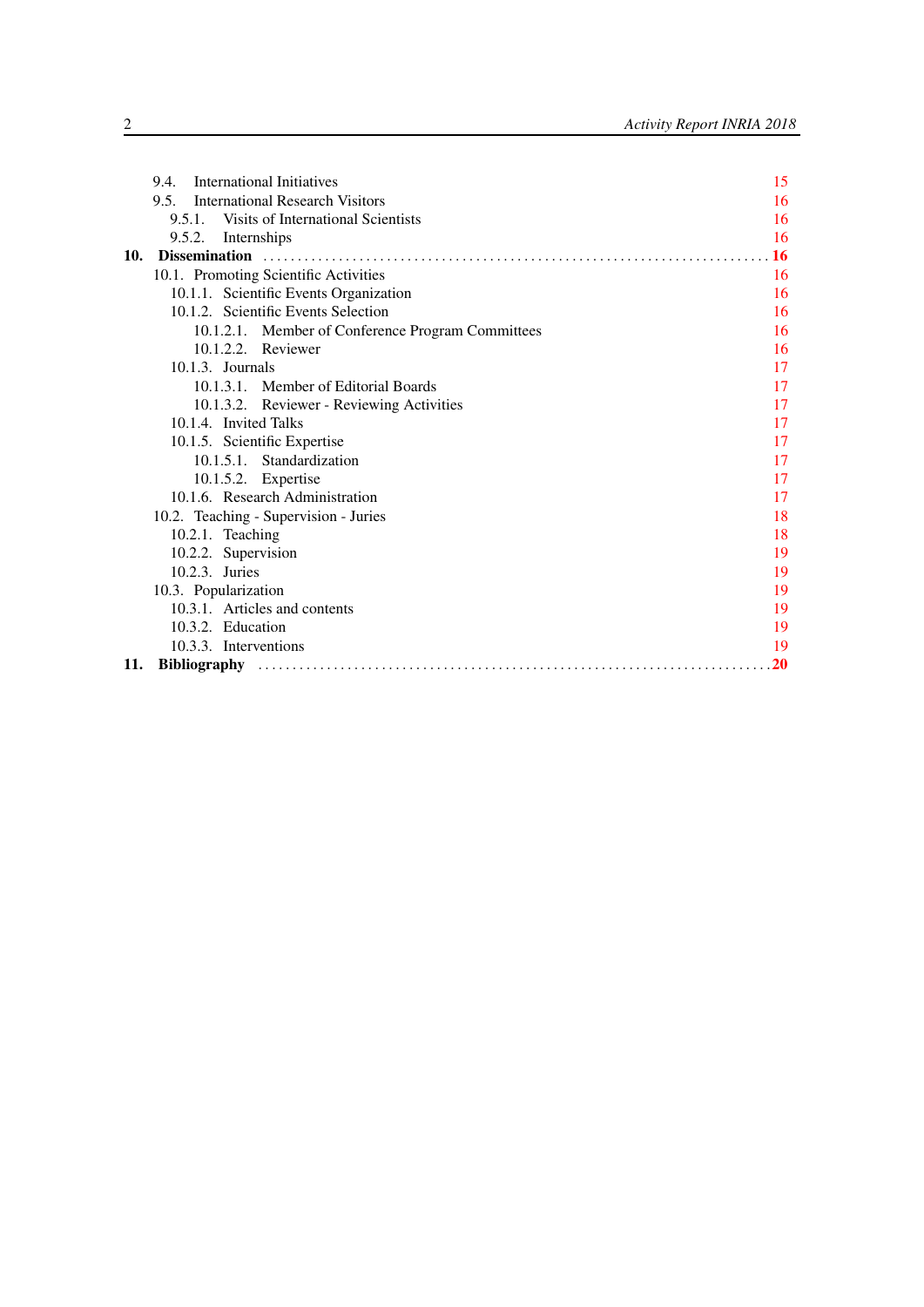# Team CAMUS

*Creation of the Team: 2009 July 01*

#### Keywords:

#### [Computer Science and Digital Science:](https://raweb.inria.fr/rapportsactivite/RA2018/static/keywords/ComputerScienceandDigitalScience.html)

A1.1.1. - Multicore, Manycore

A1.1.4. - High performance computing

A2.1.1. - Semantics of programming languages

A2.1.6. - Concurrent programming

A2.2.1. - Static analysis

A2.2.4. - Parallel architectures

A2.2.5. - Run-time systems

A2.2.6. - GPGPU, FPGA...

A2.2.7. - Adaptive compilation

#### [Other Research Topics and Application Domains:](https://raweb.inria.fr/rapportsactivite/RA2018/static/keywords/OtherResearchTopicsandApplicationDomains.html)

B4.5.1. - Green computing B6.1.1. - Software engineering B6.6. - Embedded systems

# <span id="page-4-0"></span>1. Team, Visitors, External Collaborators

#### Research Scientists

Bérenger Bramas [Inria, Researcher, from Oct 2018] Arthur Charguéraud [Inria, Researcher] Jens Gustedt [Inria, Senior Researcher, HDR]

#### Faculty Members

Philippe Clauss [Team leader, Univ de Strasbourg, Professor, HDR] Cédric Bastoul [Univ de Strasbourg, Professor, HDR] Alain Ketterlin [Univ de Strasbourg, Associate Professor] Vincent Loechner [Univ de Strasbourg, Associate Professor] Nicolas Magaud [Univ de Strasbourg, Associate Professor] Julien Narboux [Univ de Strasbourg, Associate Professor] Éric Violard [Univ de Strasbourg, Associate Professor, HDR]

#### Post-Doctoral Fellow

Manuel Selva [Inria, until Jan 2018]

#### PhD Students

Yann Barsamian [Univ de Strasbourg, until Aug 2018] Paul Godard [Caldera] Salwa Kobeissi [Inria] Harenome Ranaivoarivony-Razanajato [Univ de Strasbourg] Mariem Saied [Univ de Strasbourg, until Sep 2018] Daniel Salas [INSERM] Maxime Schmitt [Univ de Strasbourg]

#### Technical staff

Muthena Abdul Wahab [Inria, from Aug 2018]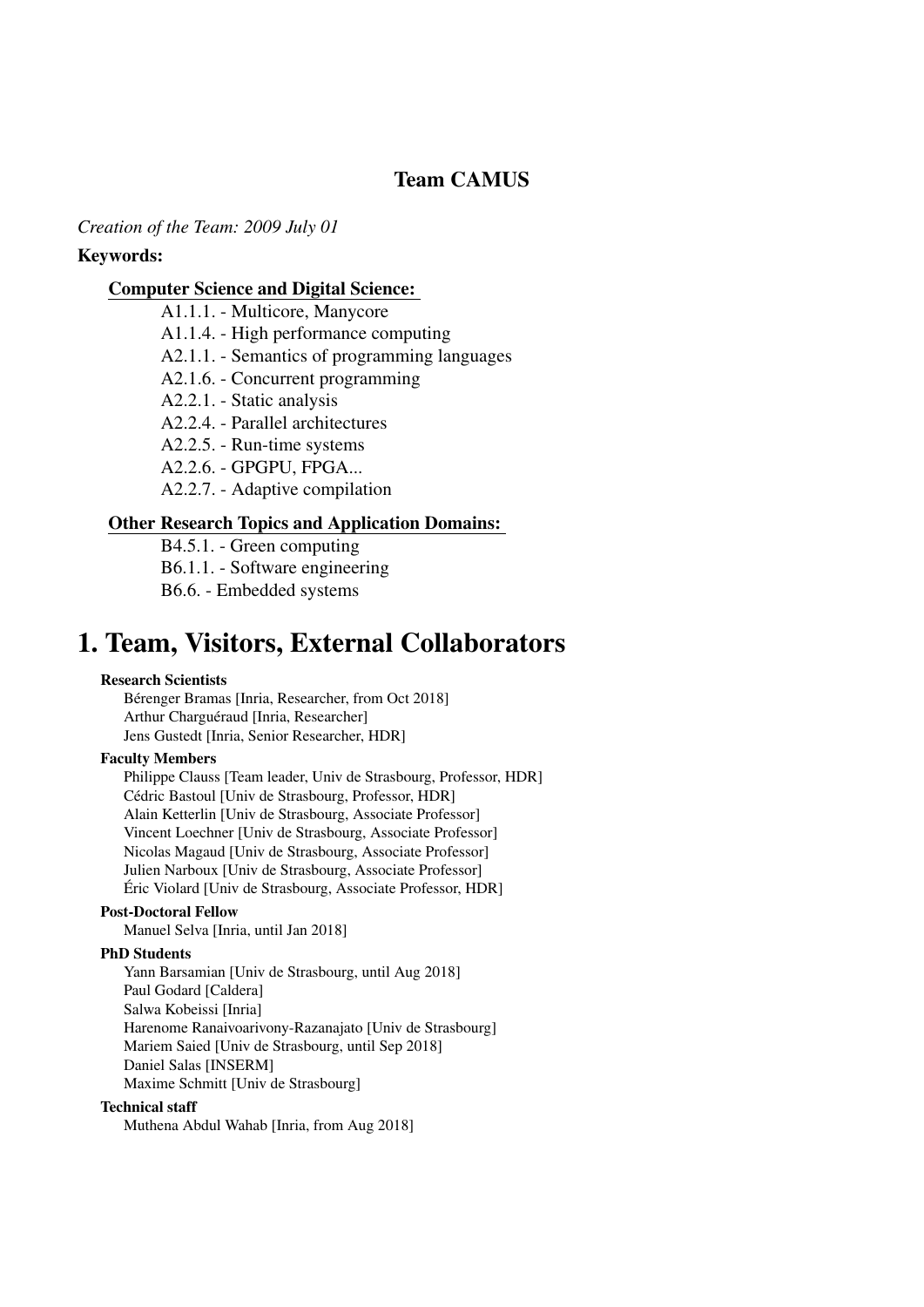Maxime Mogé [Inria, until Aug 2018]

#### Intern

Ramon Fernandez [Inria, from Jun 2018 until Sep 2018]

Administrative Assistant

<span id="page-5-0"></span>Ouiza Herbi [Inria, from Jun 2018]

# 2. Overall Objectives

## 2.1. Overall Objectives

The CAMUS team is focusing on developing, adapting and extending automatic parallelizing and optimizing techniques, as well as proof and certification methods, for the efficient use of current and future multicore processors.

The team's research activities are organized into five main issues that are closely related to reach the following objectives: performance, correctness and productivity. These issues are: static parallelization and optimization of programs (where all statically detected parallelisms are expressed as well as all "hypothetical" parallelisms which would be eventually taken advantage of at runtime), profiling and execution behavior modeling (where expressive representation models of the program execution behavior will be used as engines for dynamic parallelizing processes), dynamic parallelization and optimization of programs (such transformation processes running inside a virtual machine), and finally program transformations proof (where the correctness of many static and dynamic program transformations has to be ensured).

# <span id="page-5-1"></span>3. Research Program

#### 3.1. Research Directions

<span id="page-5-2"></span>The various objectives we are expecting to reach are directly related to the search of adequacy between the sofware and the new multicore processors evolution. They also correspond to the main research directions suggested by Hall, Padua and Pingali in [\[27\]](#page-25-0). Performance, correctness and productivity must be the users' perceived effects. They will be the consequences of research works dealing with the following issues:

- Issue 1: Static Parallelization and Optimization
- Issue 2: Profiling and Execution Behavior Modeling
- Issue 3: Dynamic Program Parallelization and Optimization, Virtual Machine
- Issue 4: Proof of Program Transformations for Multicores

Efficient and correct applications development for multicore processors needs stepping in every application development phase, from the initial conception to the final run.

Upstream, all potential parallelism of the application has to be exhibited. Here static analysis and transformation approaches (issue 1) must be processed, resulting in a *multi-parallel* intermediate code advising the running virtual machine about all the parallelism that can be taken advantage of. However the compiler does not have much knowledge about the execution environment. It obviously knows the instruction set, it can be aware of the number of available cores, but it does not know the actual available resources at any time during the execution (memory, number of free cores, etc.).

That is the reason why a "virtual machine" mechanism will have to adapt the application to the resources (issue 3). Moreover the compiler will be able to take advantage only of a part of the parallelism induced by the application. Indeed some program information (variables values, accessed memory adresses, etc.) being available only at runtime, another part of the available parallelism will have to be generated on-the-fly during the execution, here also, thanks to a dynamic mechanism.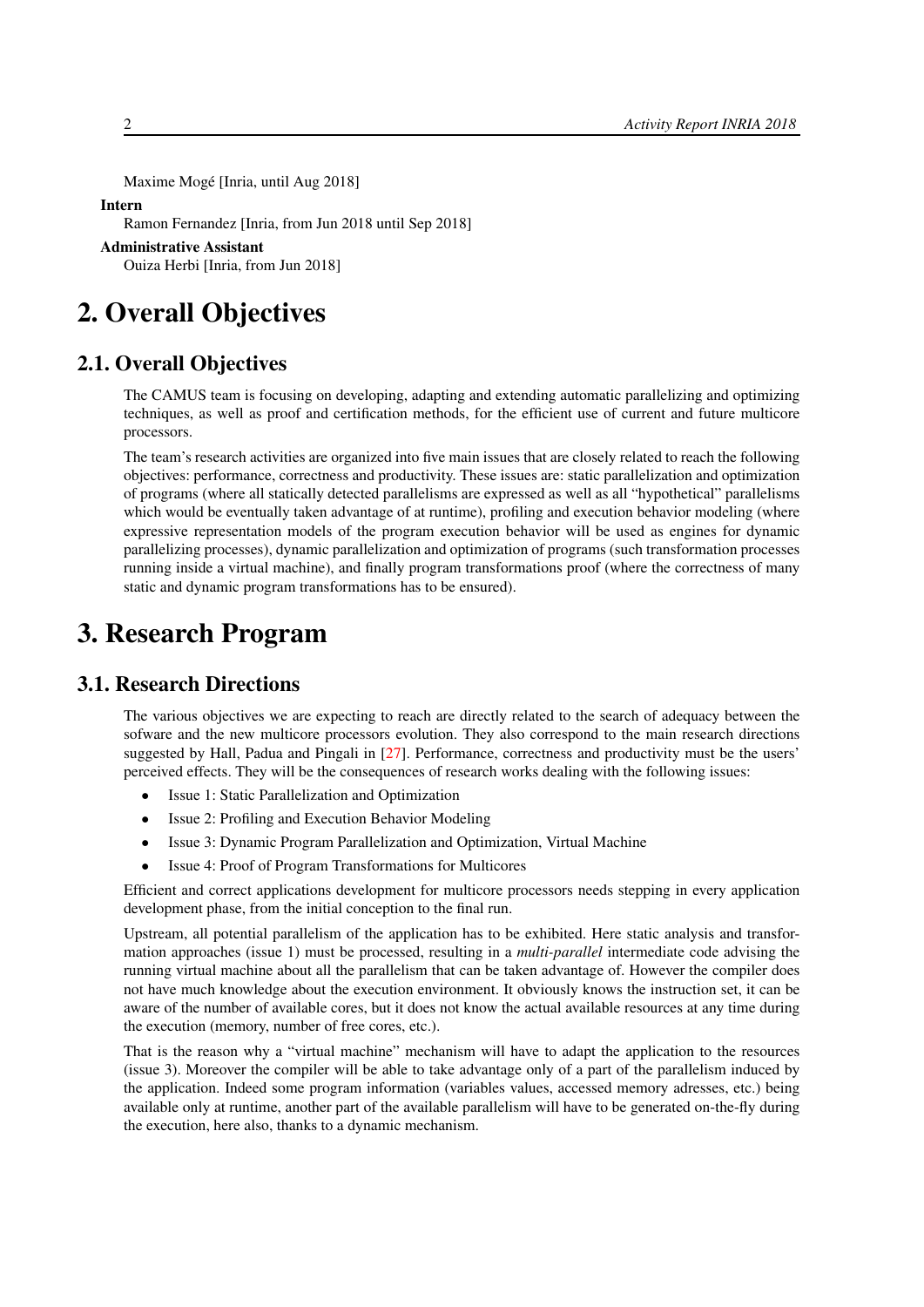This on-the-fly parallelism extraction will be performed using speculative behavior models (issue 2), such models allowing to generate speculative parallel code (issue 3). Between our behavior modeling objectives, we can add the behavior monitoring, or profiling, of a program version. Indeed, the complexity of current and future architectures avoids assuming an optimal behavior regarding a given program version. A monitoring process will allow to select on-the-fly the best parallelization.

<span id="page-6-2"></span>These different parallelizing steps are schematized on figure [1.](#page-6-2)



*Figure 1. Automatic parallelizing steps for multicore architectures*

Our project lies on the conception of a production chain for efficient execution of an application on a multicore architecture. Each link of this chain has to be formally verified in order to ensure correctness as well as efficiency. More precisely, it has to be ensured that the compiler produces a correct intermediate code, and that the virtual machine actually performs the parallel execution semantically equivalent to the source code: every transformation applied to the application, either statically by the compiler or dynamically by the virtual machine, must preserve the initial semantics. They must be proved formally (issue 4).

In the following, those different issues are detailed while forming our global and long term vision of what has to be done.

## 3.2. Static Parallelization and Optimization

<span id="page-6-0"></span>Participants: Vincent Loechner, Philippe Clauss, Éric Violard, Cédric Bastoul, Arthur Charguéraud.

Static optimizations, from source code at compile time, benefit from two decades of research in automatic parallelization: many works address the parallelization of loop nests accessing multi-dimensional arrays, and these works are now mature enough to generate efficient parallel code [\[23\]](#page-25-1). Low-level optimizations, in the assembly code generated by the compiler, have also been extensively dealt with for single-core and require few adaptations to support multicore architectures. Concerning multicore specific parallelization, we propose to explore two research directions to take full advantage of these architectures: adapting parallelization to multicore architecture and expressing many potential parallelisms.

### 3.3. Profiling and Execution Behavior Modeling

<span id="page-6-1"></span>Participants: Alain Ketterlin, Philippe Clauss, Salwa Kobeissi.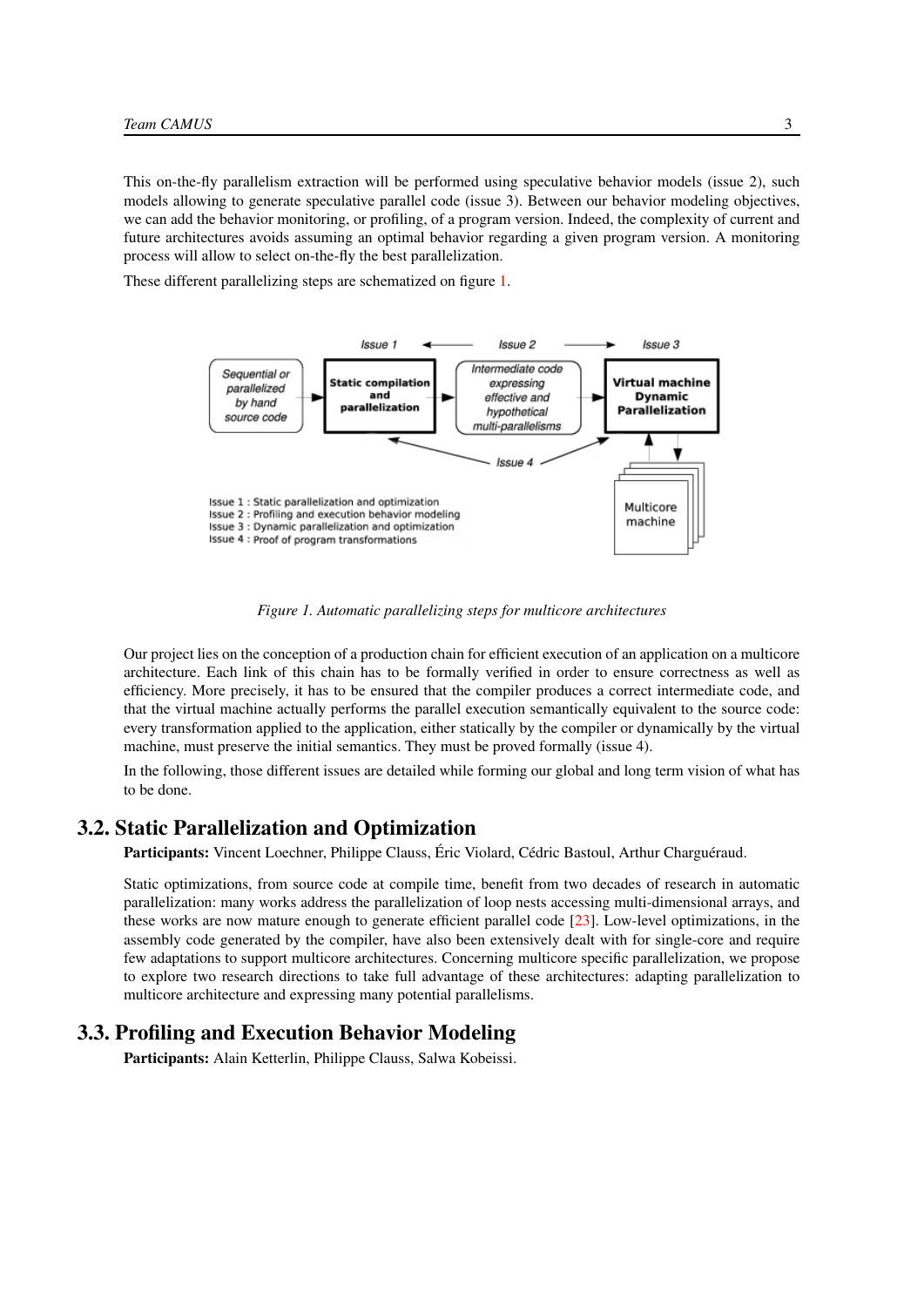The increasing complexity of programs and hardware architectures makes it ever harder to characterize beforehand a given program's run time behavior. The sophistication of current compilers and the variety of transformations they are able to apply cannot hide their intrinsic limitations. As new abstractions like transactional memories appear, the dynamic behavior of a program strongly conditions its observed performance. All these reasons explain why empirical studies of sequential and parallel program executions have been considered increasingly relevant. Such studies aim at characterizing various facets of one or several program runs, *e.g.*, memory behavior, execution phases, etc. In some cases, such studies characterize more the compiler than the program itself. These works are of tremendous importance to highlight all aspects that escape static analysis, even though their results may have a narrow scope, due to the possible incompleteness of their input data sets.

## 3.4. Dynamic Parallelization and Optimization, Virtual Machine

<span id="page-7-0"></span>Participants: Philippe Clauss, Salwa Kobeissi, Jens Gustedt, Alain Ketterlin, Muthena Abdul Wahab, Mariem Saied, Daniel Salas, Maxime Mogé.

This link in the programming chain has become essential with the advent of the new multicore architectures. Still being considered as secondary with mono-core architectures, dynamic analysis and optimization are now one of the keys for controlling the complexity of those new mechanisms. From now on, performed instructions are not only dedicated to the application functionalities, but also to its control and its transformation, and so in its own interest. Behaving like a computer virus, such a process should rather be qualified as a "vitamin". It perfectly knows the current characteristics of the execution environment and owns some qualitative information thanks to a behavior modeling process (issue 2). It appends a significant part of optimizing ability compared to a static compiler, while observing the evolution of the availability of live resources.

## 3.5. Proof of Program Transformations for Multicores

<span id="page-7-1"></span>Participants: Éric Violard, Alain Ketterlin, Julien Narboux, Nicolas Magaud, Arthur Charguéraud.

Our main objective consists in certifying the critical modules of our optimization tools (the compiler and the virtual machine). First we will prove the main loop transformation algorithms which constitute the core of our system.

The optimization process can be separated into two stages: the transformations consisting in optimizing the sequential code and in exhibiting parallelism, and those consisting in optimizing the parallel code itself. The first category of optimizations can be proved within a sequential semantics. For the other optimizations, we need to work within a concurrent semantics. We expect the first stage of optimizations to produce data-race free code. For the second stage of optimizations, we will first assume that the input code is data-race free. We will prove those transformations using Appel's concurrent separation logic [\[28\]](#page-25-2). Proving transformations involving program which are not data-race free will constitute a longer term research goal.

# <span id="page-7-2"></span>4. Application Domains

## 4.1. Application Domains

Performance being our main objective, our developments' target applications are characterized by intensive computation phases. Such applications are numerous in the domains of scientific computations, optimization, data mining and multimedia.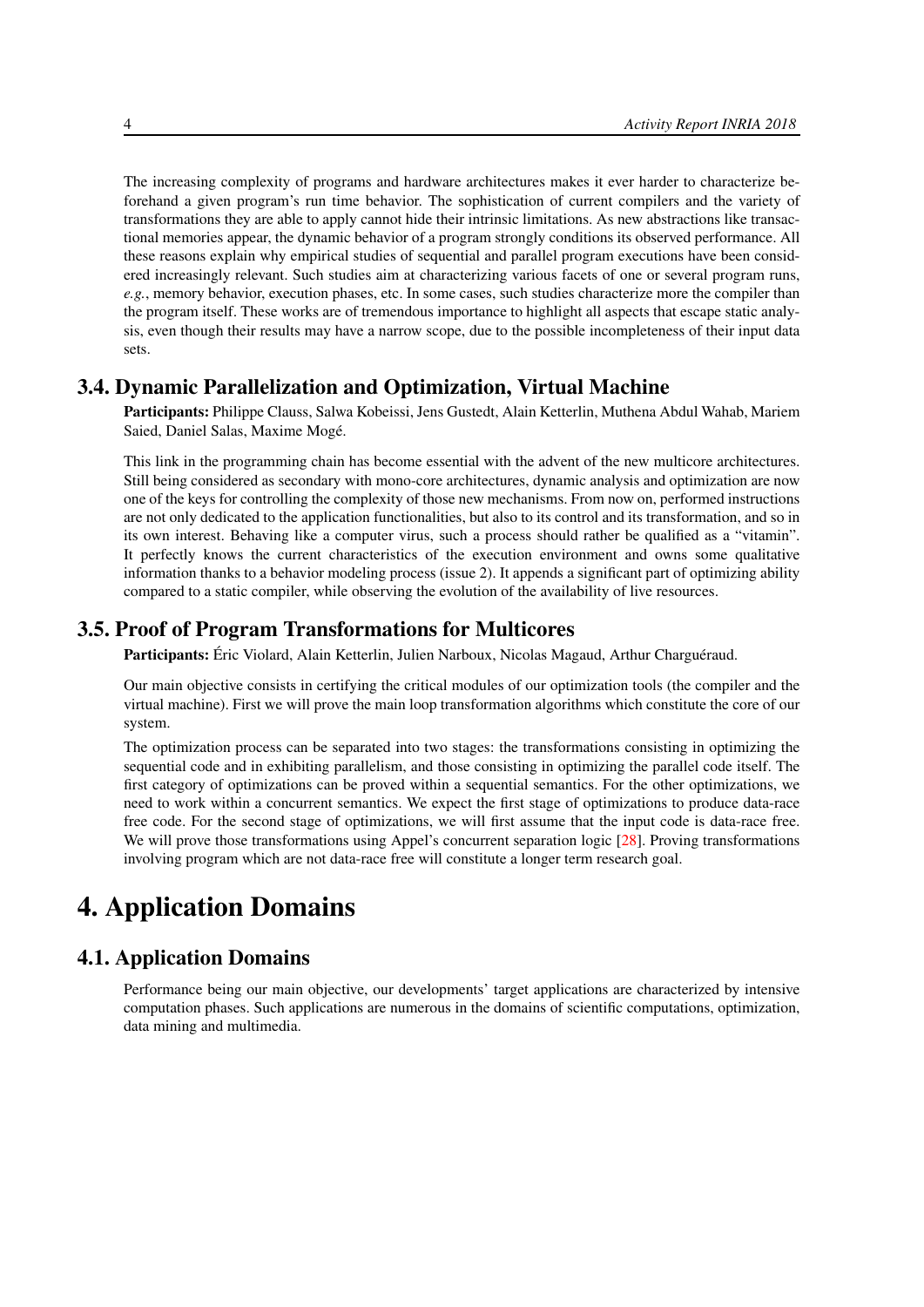Applications involving intensive computations are necessarily high energy consumers. However this consumption can be significantly reduced thanks to optimization and parallelization. Although this issue is not our main objective, we can expect some positive effects for the following reasons:

- Program parallelization tries to distribute the workload equally among the cores. Thus an equivalent performance, or even a better performance, to a sequential higher frequency execution on one single core, can be obtained.
- Memory and memory accesses are high energy consumers. Lowering the memory consumption, lowering the number of memory accesses and maximizing the number of accesses in the low levels of the memory hierarchy (registers, cache memories) have a positive consequence on execution speed, but also on energy consumption.

# <span id="page-8-0"></span>5. Highlights of the Year

## 5.1. Highlights of the Year

Bérenger Bramas, Inria Research Scientist, has joined the team in September 2018. Matthew Wahab, Inria Research Engineer, has joined the team in August 2018.

# <span id="page-8-1"></span>6. New Software and Platforms

# 6.1. APOLLO

<span id="page-8-2"></span>*Automatic speculative POLyhedral Loop Optimizer*

KEYWORD: Automatic parallelization

FUNCTIONAL DESCRIPTION: APOLLO is dedicated to automatic, dynamic and speculative parallelization of loop nests that cannot be handled efficiently at compile-time. It is composed of a static part consisting of specific passes in the LLVM compiler suite, plus a modified Clang frontend, and a dynamic part consisting of a runtime system. It can apply on-the-fly any kind of polyhedral transformations, including tiling, and can handle nonlinear loops, as while-loops referencing memory through pointers and indirections.

- Participants: Aravind Sukumaran-Rajam, Juan Manuel Martinez Caamaño, Manuel Selva and Philippe Clauss
- Contact: Philippe Clauss
- <span id="page-8-3"></span>• URL: <http://apollo.gforge.inria.fr>

# 6.2. Clan

#### *A Polyhedral Representation Extraction Tool for C-Based High Level Languages* KEYWORD: Polyhedral compilation

FUNCTIONAL DESCRIPTION: Clan is a free software and library which translates some particular parts of high level programs written in C, C++ or Java into a polyhedral representation called OpenScop. This representation may be manipulated by other tools to, e.g., achieve complex analyses or program restructurations (for optimization, parallelization or any other kind of manipulation). It has been created to avoid tedious and error-prone input file writing for polyhedral tools (such as CLooG, LeTSeE, Candl etc.). Using Clan, the user has to deal with source codes based on C grammar only (as C, C++ or Java). Clan is notably the frontend of the two major high-level compilers Pluto and PoCC.

- Participants: Cédric Bastoul and Imèn Fassi
- Contact: Cédric Bastoul
- URL: [http://icps.u-strasbg.fr/people/bastoul/public\\_html/development/clan/](http://icps.u-strasbg.fr/people/bastoul/public_html/development/clan/)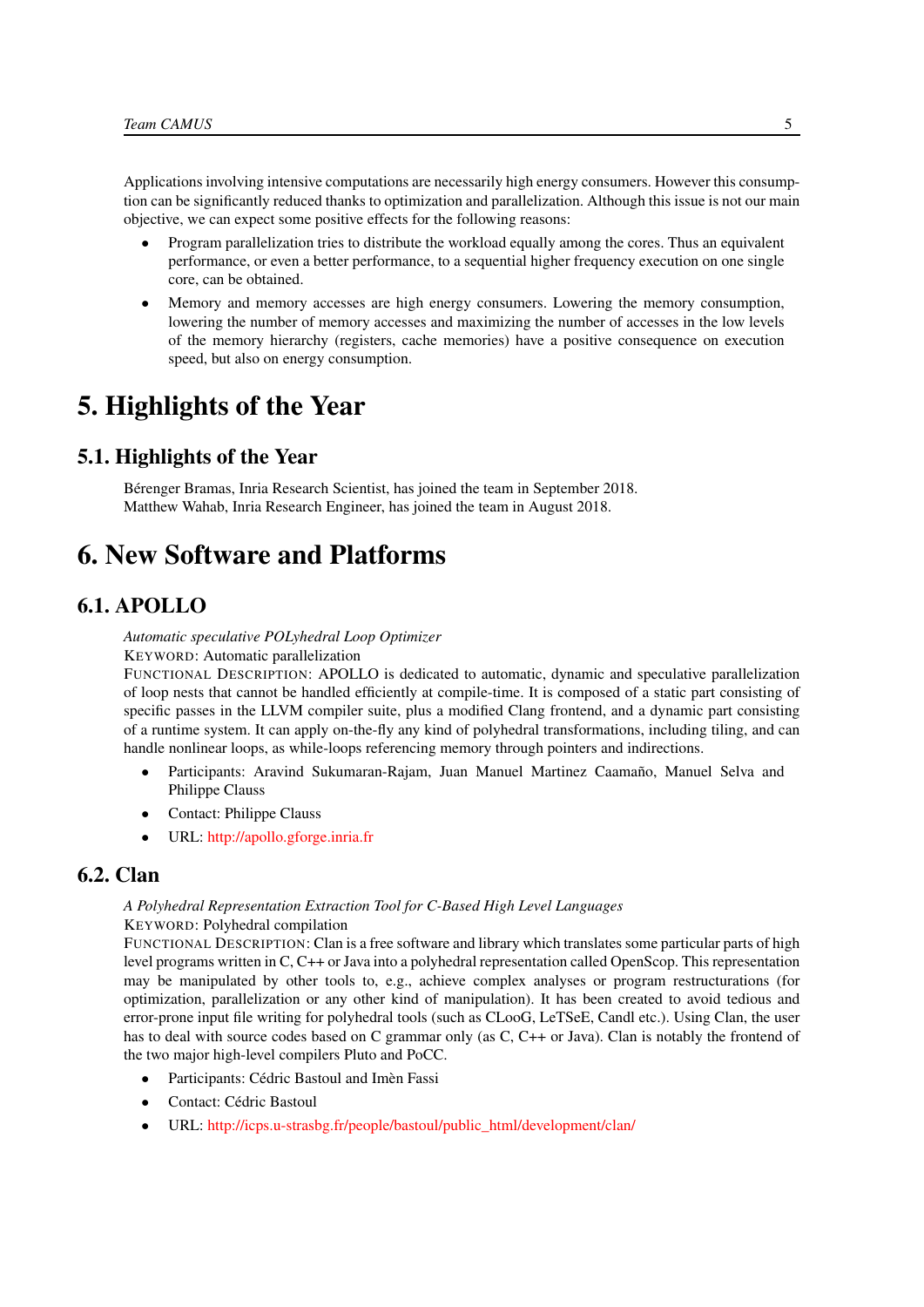# 6.3. Clay

#### <span id="page-9-0"></span>*Chunky Loop Alteration wizardrY*

FUNCTIONAL DESCRIPTION: Clay is a free software and library devoted to semi-automatic optimization using the polyhedral model. It can input a high-level program or its polyhedral representation and transform it according to a transformation script. Classic loop transformations primitives are provided. Clay is able to check for the legality of the complete sequence of transformation and to suggest corrections to the user if the original semantics is not preserved.

- Participant: Cédric Bastoul
- Contact: Cédric Bastoul
- <span id="page-9-1"></span>• URL: [http://icps.u-strasbg.fr/people/bastoul/public\\_html/development/clay/](http://icps.u-strasbg.fr/people/bastoul/public_html/development/clay/)

# 6.4. CLooG

#### *Code Generator in the Polyhedral Model*

FUNCTIONAL DESCRIPTION: CLooG is a free software and library to generate code (or an abstract syntax tree of a code) for scanning Z-polyhedra. That is, it finds a code (e.g. in C, FORTRAN...) that reaches each integral point of one or more parameterized polyhedra. CLooG has been originally written to solve the code generation problem for optimizing compilers based on the polyhedral model. Nevertheless it is used now in various area e.g. to build control automata for high-level synthesis or to find the best polynomial approximation of a function. CLooG may help in any situation where scanning polyhedra matters. While the user has full control on generated code quality, CLooG is designed to avoid control overhead and to produce a very effective code. CLooG is widely used (including by GCC and LLVM compilers), disseminated (it is installed by default by the main Linux distributions) and considered as the state of the art in polyhedral code generation.

RELEASE FUNCTIONAL DESCRIPTION: It mostly solves building and offers a better OpenScop support.

- Participant: Cédric Bastoul
- Contact: Cédric Bastoul
- <span id="page-9-2"></span>• URL: <http://www.cloog.org>

# 6.5. OpenScop

#### *A Specification and a Library for Data Exchange in Polyhedral Compilation Tools*

FUNCTIONAL DESCRIPTION: OpenScop is an open specification that defines a file format and a set of data structures to represent a static control part (SCoP for short), i.e., a program part that can be represented in the polyhedral model. The goal of OpenScop is to provide a common interface to the different polyhedral compilation tools in order to simplify their interaction. To help the tool developers to adopt this specification, OpenScop comes with an example library (under 3-clause BSD license) that provides an implementation of the most important functionalities necessary to work with OpenScop.

- Participant: Cédric Bastoul
- Contact: Cédric Bastoul
- <span id="page-9-3"></span>• URL: [http://icps.u-strasbg.fr/people/bastoul/public\\_html/development/openscop/](http://icps.u-strasbg.fr/people/bastoul/public_html/development/openscop/)

# 6.6. ORWL

*Ordered Read-Write Lock* KEYWORDS: Task scheduling - Deadlock detection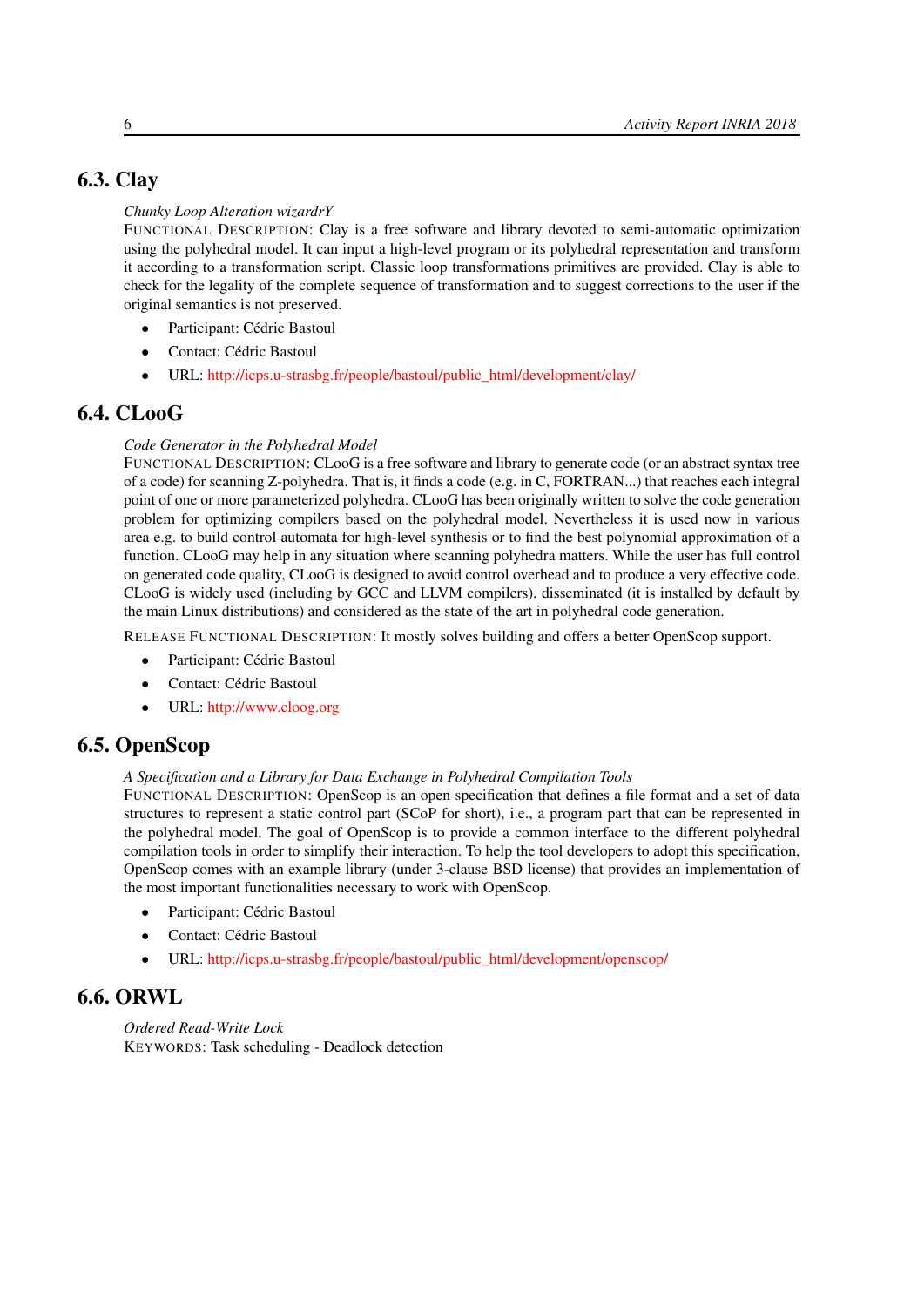FUNCTIONAL DESCRIPTION: ORWL is a reference implementation of the Ordered Read-Write Lock tools. The macro definitions and tools for programming in C99 that have been implemented for ORWL have been separated out into a toolbox called P99.

- Participants: Jens Gustedt, Mariem Saied and Stéphane Vialle
- Contact: Jens Gustedt
- Publications: [Iterative Computations with Ordered Read-Write Locks](https://hal.inria.fr/inria-00330024) [Automatic, Abstracted](https://hal.inria.fr/hal-01621936) [and Portable Topology-Aware Thread Placement](https://hal.inria.fr/hal-01621936) - [Resource-Centered Distributed Processing of](https://hal.inria.fr/hal-01325648) [Large Histopathology Images](https://hal.inria.fr/hal-01325648) - [Automatic Code Generation for Iterative Multi-dimensional Stencil](https://hal.inria.fr/hal-01337093) [Computations](https://hal.inria.fr/hal-01337093)

## 6.7. musl

#### <span id="page-10-0"></span>KEYWORDS: Standards - Library

SCIENTIFIC DESCRIPTION: musl provides consistent quality and implementation behavior from tiny embedded systems to full-fledged servers. Minimal machine-specific code means less chance of breakage on minority architectures and better success with "write once run everywhere" C development.

musl's efficiency is unparalleled in Linux libc implementations. Designed from the ground up for static linking, musl carefully avoids pulling in large amounts of code or data that the application will not use. Dynamic linking is also efficient, by integrating the entire standard library implementation, including threads, math, and even the dynamic linker itself into a single shared object, most of the startup time and memory overhead of dynamic linking have been eliminated.

FUNCTIONAL DESCRIPTION: We participate in the development of musl, a re-implementation of the C library as it is described by the C and POSIX standards. It is lightweight, fast, simple, free, and strives to be correct in the sense of standards-conformance and safety. Musl is production quality code that is mainly used in the area of embedded devices. It gains more market share also in other areas, e.g. there are now Linux distributions that are based on musl instead of Gnu LibC.

- Participant: Jens Gustedt
- Contact: Jens Gustedt
- <span id="page-10-1"></span>• URL: <http://www.musl-libc.org/>

## 6.8. Modular C

#### KEYWORDS: Programming language - Modularity

FUNCTIONAL DESCRIPTION: The change to the C language is minimal since we only add one feature, composed identifiers, to the core language. Our modules can import other modules as long as the import relation remains acyclic and a module can refer to its own identifiers and those of the imported modules through freely chosen abbreviations. Other than traditional C include, our import directive ensures complete encapsulation between modules. The abbreviation scheme allows to seamlessly replace an imported module by another one with an equivalent interface. In addition to the export of symbols, we provide parameterized code injection through the import of "snippets". This implements a mechanism that allows for code reuse, similar to X macros or templates. Additional features of our proposal are a simple dynamic module initialization scheme, a structured approach to the C library and a migration path for existing software projects.

- Author: Jens Gustedt
- Contact: Jens Gustedt
- Publications: [Modular C](https://hal.inria.fr/hal-01169491) [Arbogast: Higher order automatic differentiation for special functions](https://hal.inria.fr/hal-01307750) [with Modular C](https://hal.inria.fr/hal-01307750) - [Futex based locks for C11's generic atomics](https://hal.inria.fr/hal-01236734)
- <span id="page-10-2"></span>• URL: <http://cmod.gforge.inria.fr/>

# 6.9. arbogast

KEYWORD: Automatic differentiation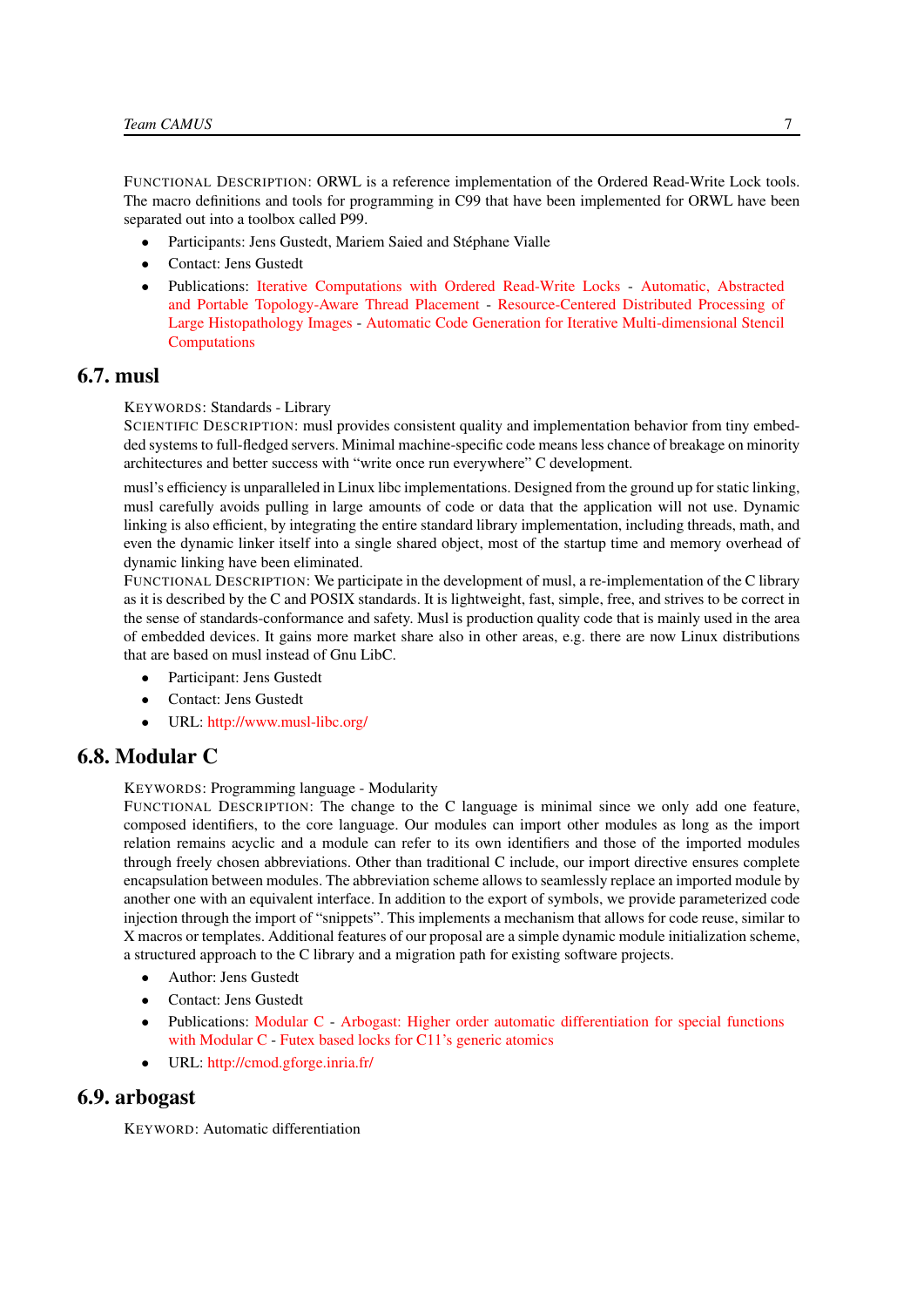SCIENTIFIC DESCRIPTION: This high-level toolbox for the calculus with Taylor polynomials is named after L.F.A. Arbogast (1759-1803), a French mathematician from Strasbourg (Alsace), for his pioneering work in derivation calculus. Its modular structure ensures unmatched efficiency for computing higher order Taylor polynomials. In particular it permits compilers to apply sophisticated vector parallelization to the derivation of nearly unmodified application code.

FUNCTIONAL DESCRIPTION: Arbogast is based on a well-defined extension of the C programming language, Modular C, and places itself between tools that proceed by operator overloading on one side and by rewriting, on the other. The approach is best described as contextualization of C code because it permits the programmer to place his code in different contexts – usual math or AD – to reinterpret it as a usual C function or as a differential operator. Because of the type generic features of modern C, all specializations can be delegated to the compiler.

- Author: Jens Gustedt
- Contact: Jens Gustedt
- Publications: [Arbogast: Higher order automatic differentiation for special functions with Modular C](https://hal.inria.fr/hal-01307750) - [Arbogast – Origine d'un outil de dérivation automatique](https://hal.inria.fr/hal-01313355)
- <span id="page-11-0"></span>• URL: <https://gforge.inria.fr/projects/arbo>

# 6.10. CFML

#### *Interactive program verification using characteristic formulae*

KEYWORDS: Coq - Software Verification - Deductive program verification - Separation Logic

FUNCTIONAL DESCRIPTION: The CFML tool supports the verification of OCaml programs through interactive Coq proofs. CFML proofs establish the full functional correctness of the code with respect to a specification. They may also be used to formally establish bounds on the asymptotic complexity of the code. The tool is made of two parts: on the one hand, a characteristic formula generator implemented as an OCaml program that parses OCaml code and produces Coq formulae, and, on the other hand, a Coq library that provides notations and tactics for manipulating characteristic formulae interactively in Coq.

- Participants: Arthur Charguéraud, Armaël Guéneau and François Pottier
- Contact: Arthur Charguéraud
- <span id="page-11-1"></span>• URL: <http://www.chargueraud.org/softs/cfml/>

# 6.11. SPETABARU

#### *SPEculative TAsk-BAsed RUntime system*

KEYWORDS: HPC - Parallel computing - Task-based algorithm

FUNCTIONAL DESCRIPTION: SPETABARU is a task-based runtime system for multi-core architectures that includes speculative execution models. It is a pure C++11 product without external dependency. It uses advanced meta-programming and allows for an easy customization of the scheduler. It is also capable to generate execution traces in SVG to better understand the behavior of the applications.

- Contact: Bérenger Bramas
- <span id="page-11-2"></span>• URL: <https://gitlab.inria.fr/bramas/spetabaru>

# 7. New Results

# <span id="page-11-3"></span>7.1. AutoParallel: A Python module for automatic parallelization and distributed execution of affine loop nests

Participant: Philippe Clauss.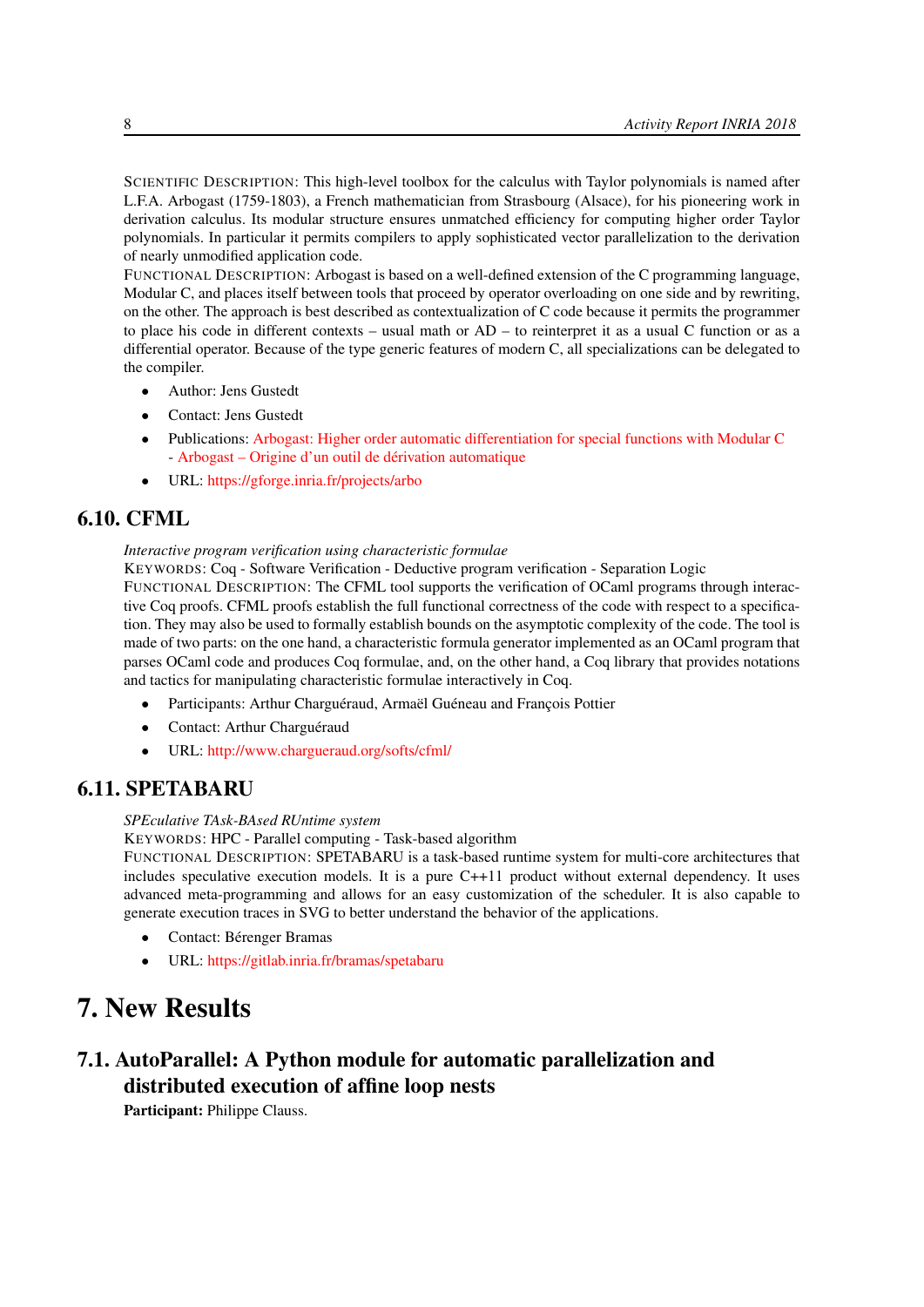The last improvements in programming languages, programming models, and frameworks have focused on abstracting the users from many programming issues. Among others, recent programming frameworks include simpler syntax, automatic memory management and garbage collection, which simplifies code reusage through library packages, and easily configurable tools for deployment. For instance, Python has risen to the top of the list of the programming languages due to the simplicity of its syntax, while still achieving a good performance even being an interpreted language. Moreover, the community has helped to develop a large number of libraries and modules, tuning the most commonly used to obtain great performance.

However, there is still room for improvement when preventing users from dealing directly with distributed and parallel computing issues. This work proposes AutoParallel, a Python module to automatically find an appropriate task-based parallelization of affine loop nests to execute them in parallel in a distributed computing infrastructure. This parallelization can also include the building of data blocks to increase task granularity in order to achieve a good execution performance. Moreover, AutoParallel is based on sequential programming and only contains a small annotation in the form of a Python decorator so that anyone with little programming skills can scale up an application to hundreds of cores.

This work has been published in [\[18\]](#page-24-0) and is the result of a collaboration between Philippe Clauss, Cristian Ramon-Cortes, PhD student, and Rosa M. Badia, his PhD advisor, both from the Barcelona Supercomputing Center, Spain.

#### 7.2. Optimization of recursive functions by transformation into loops

<span id="page-12-0"></span>Participants: Salwa Kobeissi, Philippe Clauss.

Recursion is a fundamental computing concept that offers the opportunity to elegantly solve various kinds of problems, particularly those whose solutions depend on solutions of smaller instances of their own. Nevertheless, today in imperative languages, recursive functions are still not considered sufficiently timeefficient in comparison with the alternative equivalent iterative code. Although many advanced and aggressive optimizers have been developed to enhance the performance of iterative control structures, there are still no such sophisticated and advanced techniques built for the sake of optimizing recursions.

We propose an approach that makes possible applying powerful optimizations on recursive functions through transforming them into loops. We are particularly interested in applying polyhedral optimization techniques which usually tackle affine loops. Therefore, the scope of our study is restricted to recursive functions whose control flow and memory accesses exhibit an affine behavior, which means that there exists a semantically equivalent affine loop nest, candidate for polyhedral optimizations. Accordingly, our approach is based on analyzing early executions of a recursive program using a Nested Loop Recognition algorithm, performing the convenient recursion-to-iteration transformation of the original program and, finally, applying further loop optimizations using the polyhedral compiler Polly. This approach brings recursion optimization techniques into a higher level in addition to widening the scope of the polyhedral model to include originally non-loop programs.

<span id="page-12-1"></span>This work is the topic of Salwa Kobeissi's PhD. A first paper has been submitted to an international workshop.

# 7.3. Impact Study of Data Locality on Task-Based Applications Through the Heteroprio Scheduler

#### Participant: Bérenger Bramas.

Task-based parallelization is massively used in high-performance computing on heterogeneous hardware because it allows programmers to finely describe the intrinsic parallelism of the algorithms while ignoring the hardware details. However, this approach delegates the main decisions to the scheduler, making it a critical component responsible for the distribution of the tasks on the different types of processing unit. In a former work, Bérenger Bramas has proposed the Heteroprio scheduler, which has demonstrated to be extremely efficient in the computation of the fast multipole method or linear algebra factorizations/decompositions. However, the original version was not taking into account data locality leading to loss of execution efficiency from important data movements between the memory nodes.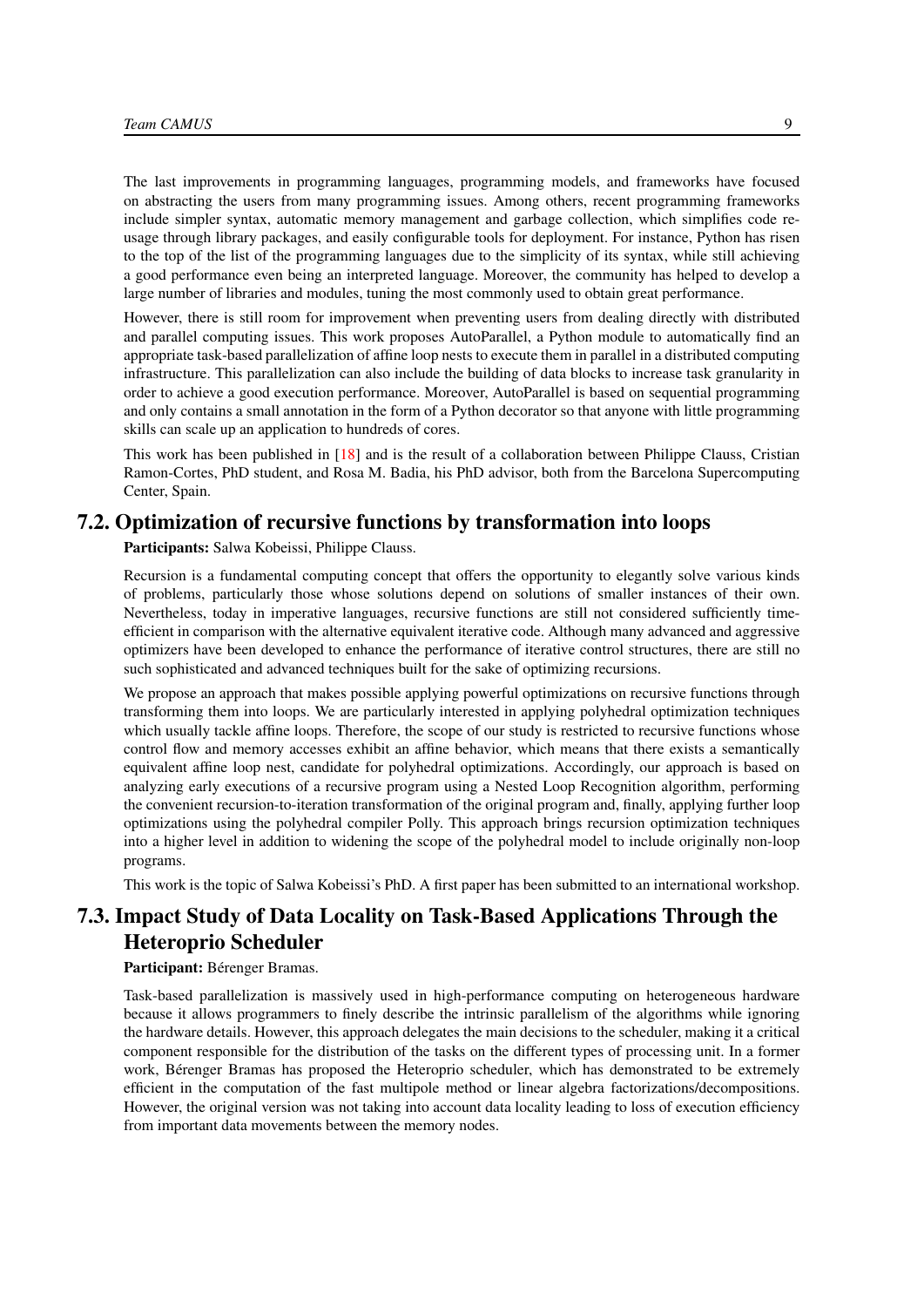The current work aimed at improving the Heteroprio scheduler by making it locality sensitive. The idea is to divide the task-lists to have as many lists as there are memory nodes. Then, the two main issues are to find where to store the new ready tasks and to decide how to iterate over all the task-lists. For the first problem, we have studied different locality scores to find the best memory node for each task, and we have demonstrated that taking into account the type of data access - read or write - allows for significant improvement. Concerning the iteration order, we have proposed to use a priority distance and a memory distance such that the tasks are stolen from memory nodes that are close but also that have opposite priorities.

All these ideas were implemented in a scheduler inside StarPU and have been validated on two applications: QrMumps from Alfredo Buttari (IRIT) and SpLDLT from Florent Lopez (Rutherford Appleton Laboratory, UK.). The performance study demonstrated the benefit of our approach with a significant improvement in terms of execution time and data movement. The executions were accelerated by 30% for QrMumps and 80% for SpLDLT. The results will now be written into a dedicated paper for publication.

#### 7.4. Combining Locking and Data Management Interfaces

<span id="page-13-1"></span><span id="page-13-0"></span>Participants: Jens Gustedt, Maxime Mogé, Mariem Saied, Daniel Salas.

#### *7.4.1. Ordered Read-Write Locks*

Handling data consistency in parallel and distributed settings is a challenging task, in particular if we want to allow for an easy to handle asynchronism between tasks. Our publication [\[2\]](#page-23-1) shows how to produce deadlockfree iterative programs that implement strong overlapping between communication, IO and computation.

An implementation (ORWL) of our ideas of combining control and data management in C has been undertaken, see Section [6.6.](#page-9-3) In previous work it has demonstrated its efficiency for a large variety of platforms.

In the context of the thesis of Mariem Saied, a new domain specific language (DSL) has been completed that largely eases the implementation of applications with ORWL. In its first version it provides an interface for stencil codes. The approach allows to describe stencil codes quickly and efficiently, and leads to substantial speedups.

In the framework of the ASNAP project (see [9.1.2\)](#page-17-3) we have used ordered read-write locks (ORWL) as a model to dynamically schedule a pipeline of parallel tasks that realize a parallel control flow of two nested loops; an outer *iteration* loop and an inner *data traversal* loop. Other than dataflow programming we emphasize on upholding the sequential modification order of each data object. As a consequence the visible side effects on any object can be guaranteed to be identical to a sequential execution. Thus the set of optimizations that are performed are compatible with C's abstract state machine and compilers could perform them, in principle, automatically and unobserved. See [\[19\]](#page-24-1) for first results.

In the context of the Prim'Eau project (see [9.1.1\)](#page-17-2) we use ORWL to integrate parallelism into an already existing Fortran application that computes floods in the region that is subject to the study. A first step of such a parallelization has been started by using ORWL on a process level. Our final goal will be to extend it to the thread level and to use the application structure for automatic placement on compute nodes.

Within the framework of the thesis of Daniel Salas we have successfully applied ORWL to process large histopathology images. We are now able to treat such images distributed on several machines or shared in an accelerator (Xeon Phi) transparently for the user.

## *7.4.2. Low level locks*

<span id="page-13-2"></span>Our low level locks algorithm that is based on atomics and Linux' futexes [\[25\]](#page-25-3) [\[26\]](#page-25-4) has been integrated into the musl C library (see Section [6.7\)](#page-10-0) and is thus deployed in several Linux distributions that use musl as their base.

### 7.5. High-Performance Particle-in-Cell Simulations

<span id="page-13-3"></span>Participants: Arthur Charguéraud, Yann Barsamian, Alain Ketterlin.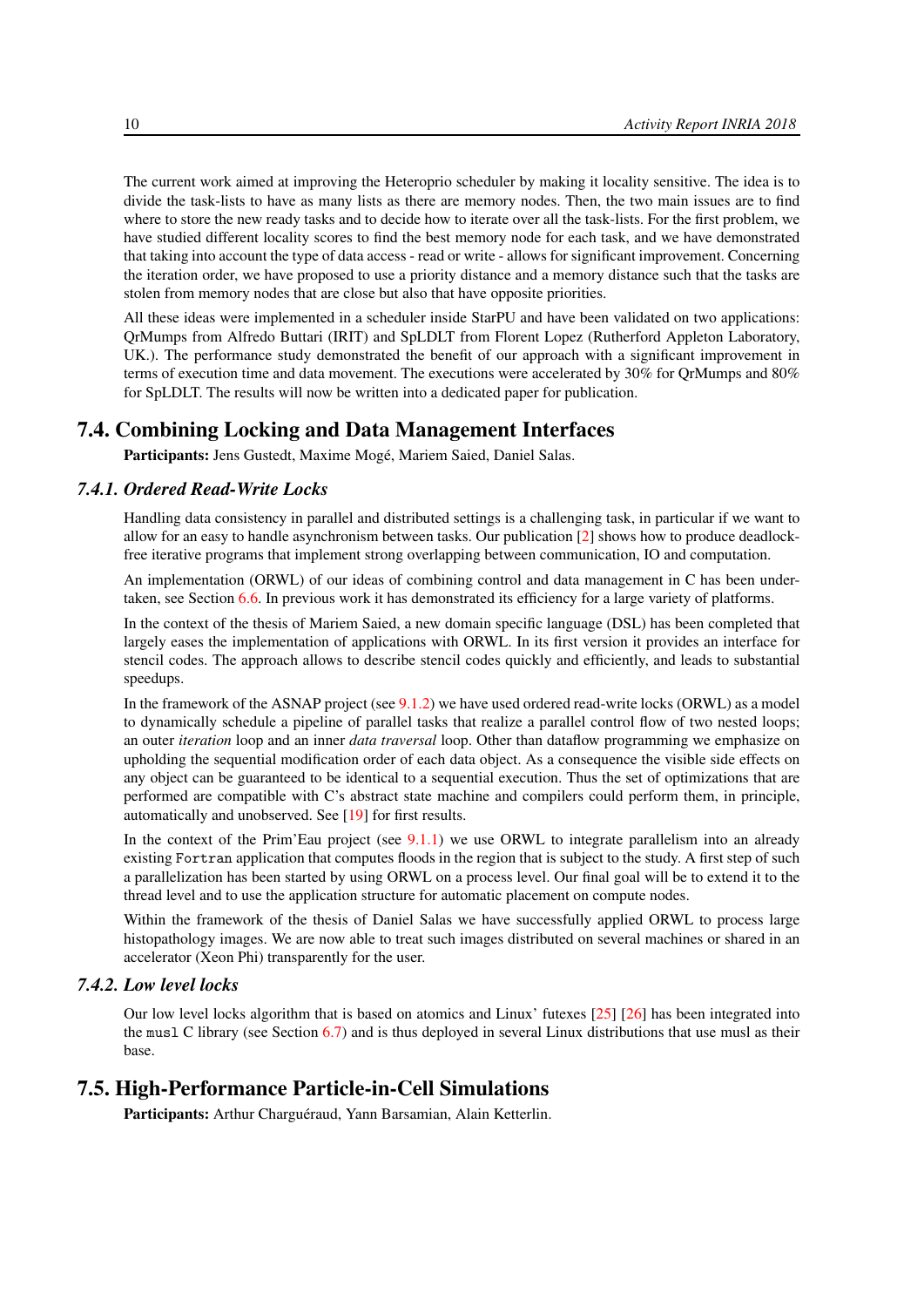Yann Barsamian's PhD thesis focuses on the development of efficient programs for Particle-in-Cell (PIC) simulations, with application to plasma physics. On recent multi-core hardware, performance of this code is often limited by memory bandwidth. We describe a multi-core PIC algorithm that achieves close-to-minimal number of memory transfers with the main memory, while at the same time exploiting SIMD instructions for numerical computations and exhibiting a high degree of OpenMP-level parallelism. Our algorithm keeps particles sorted by cell at every time step, and represents particles from the same cell using a linked list of fixed-capacity arrays, called chunks. Chunks support either sequential or atomic insertions, the latter being used to handle fast-moving particles. To validate our code, called Pic-Vert, we consider a 3d electrostatic Landau-damping simulation as well as a 2d3v transverse instability of magnetized electron holes. Performance results on a 24-core Intel Skylake hardware confirm the effectiveness of our algorithm, in particular its high throughput and its ability to cope with fast moving particles. A paper describing this work was published at Euro-par [\[13\]](#page-24-2) and is described in more details in Yann Barsamian's PhD thesis [\[6\]](#page-23-2).

#### 7.6. Granularity Control for Parallel Programs

<span id="page-14-0"></span>Participant: Arthur Charguéraud.

Arthur Charguéraud contributes to the ERC DeepSea project, which is hosted at Inria Paris (team Gallium). With his co-authors, he focused recently on the development of techniques for controlling granularity in parallel programs. Granularity control is an essential problem because creating too many tasks may induce overwhelming overheads, while creating too few tasks may harm the ability to process tasks in parallel. Granularity control turns out to be especially challenging for nested parallel programs, i.e., programs in which parallel constructs such as fork-join or parallel-loops can be nested arbitrarily. This year, the DeepSea team investigated two different approaches.

The first one is based on the use of asymptotic complexity functions provided by the programmer, combined with runtime measurements to estimate the constant factors that apply. Combining these two sources of information allows to predict with reasonable accuracy the execution time of tasks. Such predictions may be used to guide the generation of tasks, by sequentializing computations of sufficiently-small size. An analysis is developed, establishing that task creation overheads are indeed bounded to a small fraction of the total runtime. These results extend prior work by the same authors [\[22\]](#page-25-5), extending them with a carefully-designed algorithm for ensuring convergence of the estimation of the constant factors deduced from the measures, even in the face of noise and cache effects, which are taken into account in the analysis. The approach is demonstrated on a range of benchmarks taken from the state-of-the-art PBBS benchmark suite. These results have been accepted for publication at PPoPP'19.

The second approach is based on an instrumentation of the runtime system. The idea is to process parallel function calls just like normal function calls, by pushing a frame on the stack, and only subsequently promoting these frames as threads that might get scheduled on other cores. The promotion of frames takes place at regular time interval, hence the name *heartbeat scheduling* given to the approach. Unlike in prior approaches such as *lazy scheduling*, in which promotion is guided by the work load of the system, hearbeat scheduling can be proved to induce only small scheduling overheads, and to not reduce asymptotically the amount of parallelism inherent to the parallel program. The theory behind the approach is formalized in Coq. It is also implemented through instrumented C++ programs, and evaluated on PBBS benchmarks. A paper describing this approach was published at PLDI'18 [\[12\]](#page-24-3).

## 7.7. Program verification and formal languages

<span id="page-14-1"></span>Participant: Arthur Charguéraud.

• Armaël Guéneau, PhD student advised by A. Charguéraud and F. Pottier, has developed a Coq library formalizing the asymptotic notation (big-O), and has developed an extension of the CFML verification tool to allow specifying the asymptotic complexity of higher-order, imperative programs. This new feature has been tested on several classic examples of complexity analyses, including: nested loops in  $O(n^3)$  and  $O(nm)$ , selection sort in  $O(n^2)$ , recursive functions in  $O(n)$  and  $O(2^n)$ , binary search in  $O(\log n)$ , and Union-Find in  $O(\alpha(n))$ . A paper was describing this work was published at ESOP'18 [\[15\]](#page-24-4).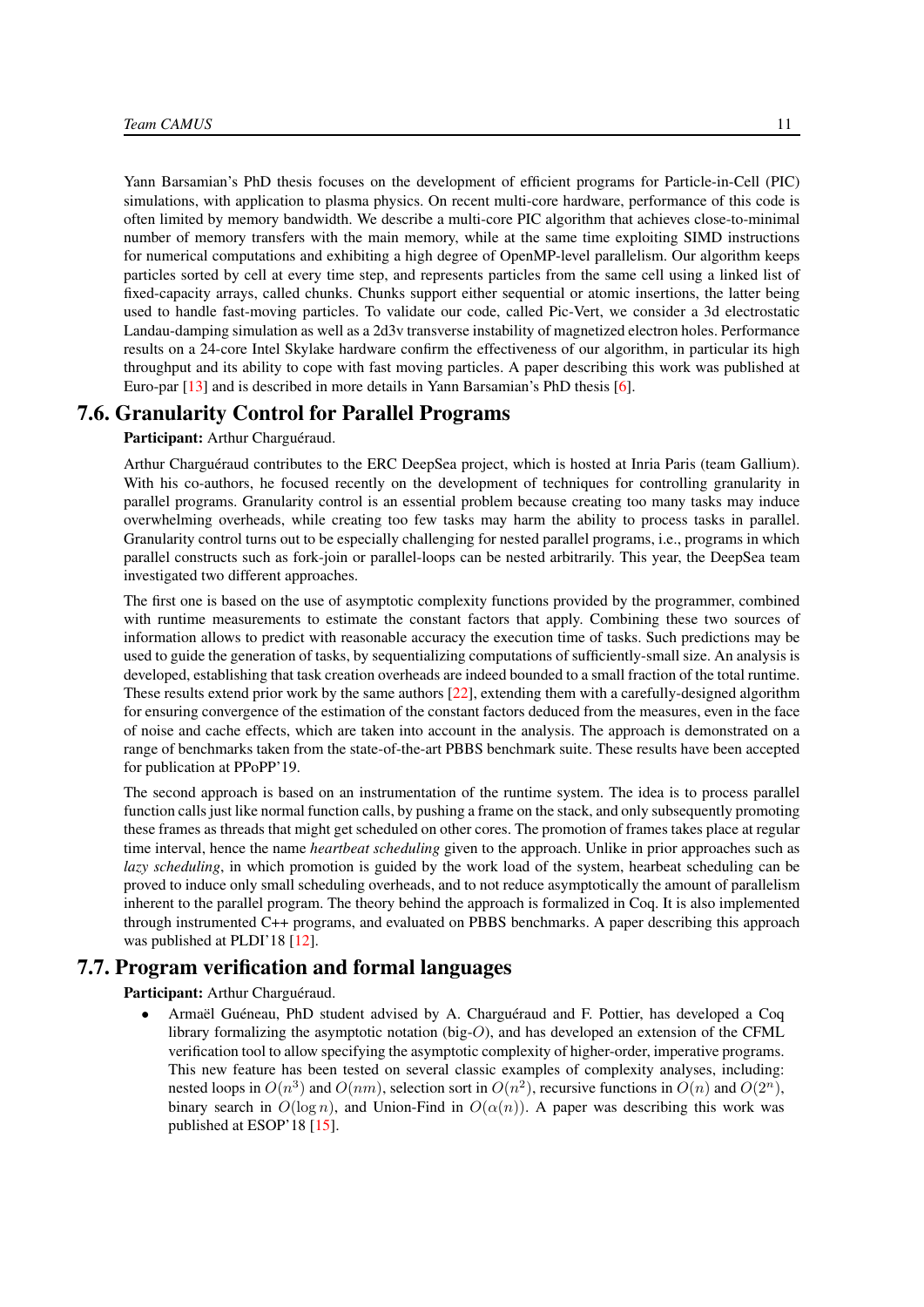- A. Charguéraud, together with Ralf Jung and Jan-Oliver Kaiser and Derek Dreyer (MPI-SWS), Robbert Krebbers (Delft University of Technology), Jacques-Henri Jourdan (Inria), Joseph Tassarotti (Carnegie Mellon University), and Amin Timany (KU Leuven), developed MoSel, a general and extensible Coq framework for carrying out separation-logic proofs mechanically using an interactive proof assistant. This tool extends the Iris Proof Mode (IPM) to make it applicable to both affine and linear separation logics (and combinations thereof), and to provide generic tactics that can be easily extended to account for the bespoke connectives of the logics with which it is instantiated. To demonstrate the effectiveness of MoSeL, the tool has been instantiated to provide effective tactical support for interactive and semi-automated proofs in six very different separation logics. This work was published at ICFP'18 [\[17\]](#page-24-5).
- A. Charguéraud advised Ramon Fernandez for a 4-month internship. The aim of that internship was to formalize, using the Coq proof assistant, several data layout transformations such as the transformation from an array of structures to a structure of arrays (AoS-to-SoA). Such transformations are routinely employed to develop high-performance code. Ramon investigated the literature on data layout transformations, listed the most useful transformations exploited in practice, and identified several core transformations from which almost all others can be derived. He then successfully carried out proofs of semantic preservation for the three most important transformations: field grouping, tiling, and AoS-to-SoA.
- A. Charguéraud, together with Alan Schmitt (Inria Rennes) and Thomas Wood (Imperial College), developed an interactive debugger for JavaScript. The interface, accessible as a webpage in a browser, allows to execute a given JavaScript program, following step by step the formal specification of JavaScript developed in prior work on *JsCert* [\[24\]](#page-25-6). Concretely, the tool acts as a doubledebugger: one can visualize both the state of the interpreted program and the state of the interpreter program. This tool is intended for the JavaScript committee, VM developers, and other experts in JavaScript semantics. A paper describing the tool appeared at the international conference Web Programming [\[14\]](#page-24-6).

# <span id="page-15-0"></span>7.8. Flexible Runtime System with High Throughput for Many-to-Many Data Stream Problems

Participants: Paul Godard, Vincent Loechner, Cédric Bastoul.

In the context of our collaboration with the Caldera company, we are interested in high throughput data stream problems, that require low latency, maximal bandwidth usage, and that avoid starvations. We suppose that we receive jobs from an external system through a queue, each job including a description of its computation needs, output data requirements and output locations.

The computations are distributed on a cluster organized in a many-to-many logical topology where one or many computing tasks (producers) send data to one or many consumer tasks (consumers). The runtime system is orchestrated by a centralized scheduler, which decomposes jobs into tasks and dynamically assigns them to producers. The producers perform the computations and send their output data to the consumers. The consumers collect and order output data to make them available to the final user.

We implemented our framework, and performed some experiments on a real-world use case: real time professional digital printing, that may require tens of Gbit/s sustained output rates. We show in our measurements that our system scales and reaches data rates that are close to the maximum throughput of our experimental hardware. The architecture as a cluster and using the standard TCP/IP network protocol allow our system to be highly adaptive to the user's requirements. We are in the process of writing a paper describing our framework architecture for many-to-many data stream problems and results.

#### 7.9. Visual Program Manipulation in the Polyhedral Model

<span id="page-15-1"></span>Participants: Cédric Bastoul, Oleksandr Zinenko, Stéphane Huot.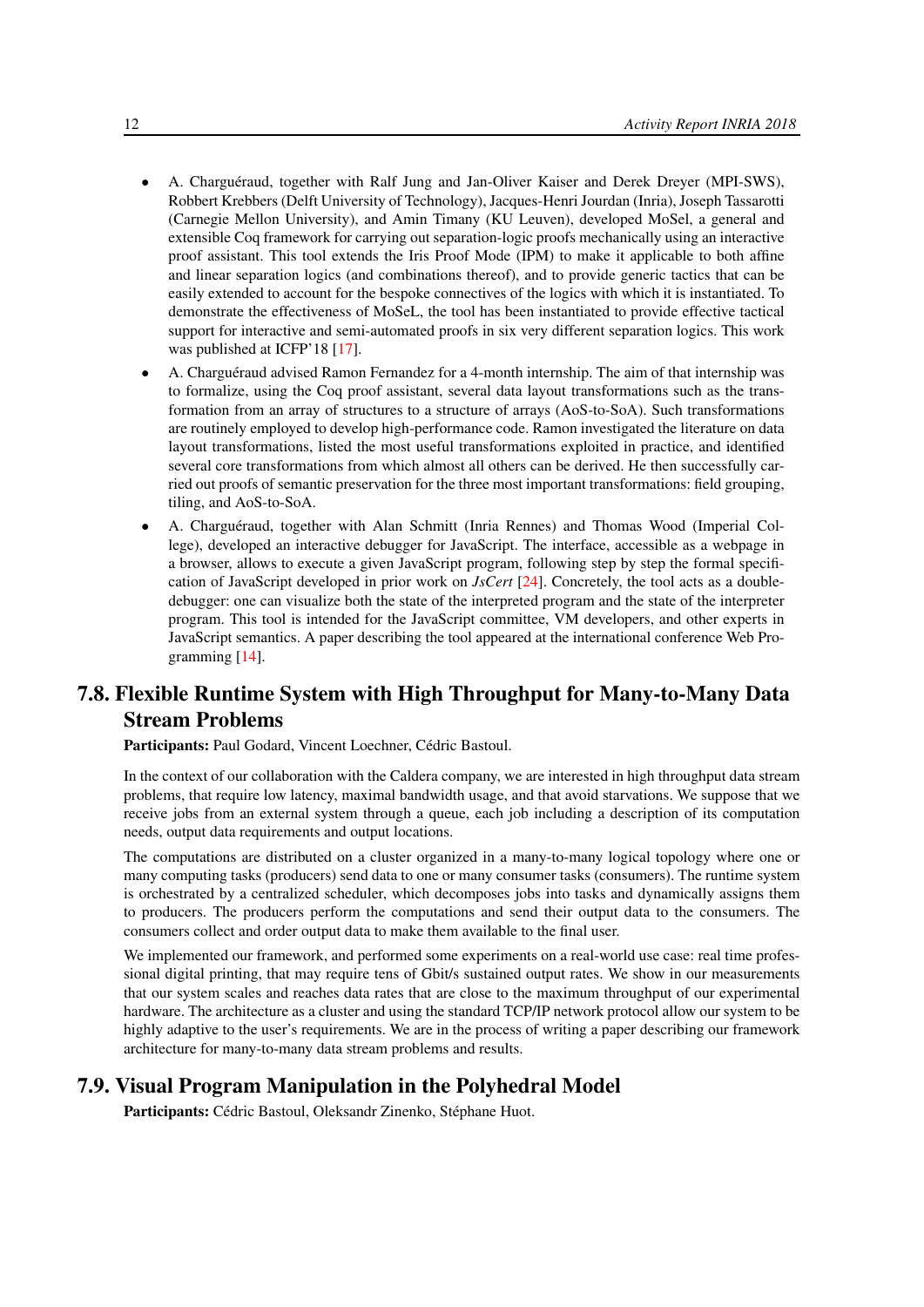While a plethora of libraries and frameworks focus on expressing parallelism, identifying and extracting it remains a challenging task. Automatic parallelization relies on imprecise heuristics resulting in cumbersome manual code analysis and transformation in case of underperformance. Alternatively, directive-based approaches often require transforming the program from scratch when a slightly modified version of an automatically-computed transformation would suffice. We propose an interactive visual approach building on the polyhedral model that (1) visualizes exact dependences and parallelism, (2) decomposes a complex automatically-computed transformation into simple steps for replay and easier modification, and (3) allows for directly manipulating the visual representation as a means of transforming the program with immediate feedback. User studies suggest that our visualization is understood by experts and non-experts alike, and that it may favor an exploratory approach to transformation. Finally, an eye-tracking study suggests that programmers may resort to visualizations instead of code if visualizations are clearly efficient for a given task.

This is a joint work with PARKAS team at Inria Paris (contact: Oleksandr Zinenko) and MJOLNIR team at Inria Lille (contact: Stéphane Huot), published in TACO [\[10\]](#page-23-3).

#### 7.10. A language extension set to generate adaptive versions automatically

<span id="page-16-0"></span>Participants: Maxime Schmitt, Cédric Bastoul.

A large part of the development effort of compute-intensive applications is devoted to optimization, i.e., achieving the computation within a finite budget of time, space or energy. Given the complexity of modern architectures, writing simulation applications is often a two-step workflow. Firstly, developers design a sequential program for algorithmic tuning and debugging purposes. Secondly, experts optimize and exploit possible approximations of the original program to scale to the actual problem size. This second step is a tedious, time-consuming and error-prone task. During this year, we investigated language extensions and compiler tools to achieve that task semi-automatically in the context of approximate computing. We identified the semantic and syntactic information necessary for a compiler to automatically handle approximation and adaptive techniques for a particular class of programs. We proposed a set of language extensions generic enough to provide the compiler with the useful semantic information when approximation is beneficial. We implemented the compiler infrastructure to exploit these extensions and to automatically generate the adaptively approximated version of a program. We conducted an experimental study of the impact and expressiveness of our language extension set on various applications.

These language extensions and the underlying compiler infrastructure are a significant output of collaboration with Inria Nancy - Grand Est team TONUS, specialized on applied mathematics (contact: Philippe Helluy), to bring models and techniques from this field to compilers. A paper presenting these extensions has been accepted to the OGST journal, targeting typical end-users.

# <span id="page-16-1"></span>8. Bilateral Contracts and Grants with Industry

# 8.1. Bilateral Contracts with Industry

#### *8.1.1. Caldera*

Vincent Loechner and Cédric Bastoul are involved in a collaboration with the Caldera company [\(http://www.](http://www.caldera.com) [caldera.com\)](http://www.caldera.com), specialized in software development for wide image processing. The goal of this collaboration is the development of parallel and scalable image processing pipeline for industrial printing. The project started in September 2016 and involves a contract established between the ICube laboratory and the Caldera company. It also includes the funding of the industrial thesis (CIFRE) of Paul Godard (started in September 2016) on the topic of the collaboration, under the supervision of Vincent Loechner and Cédric Bastoul.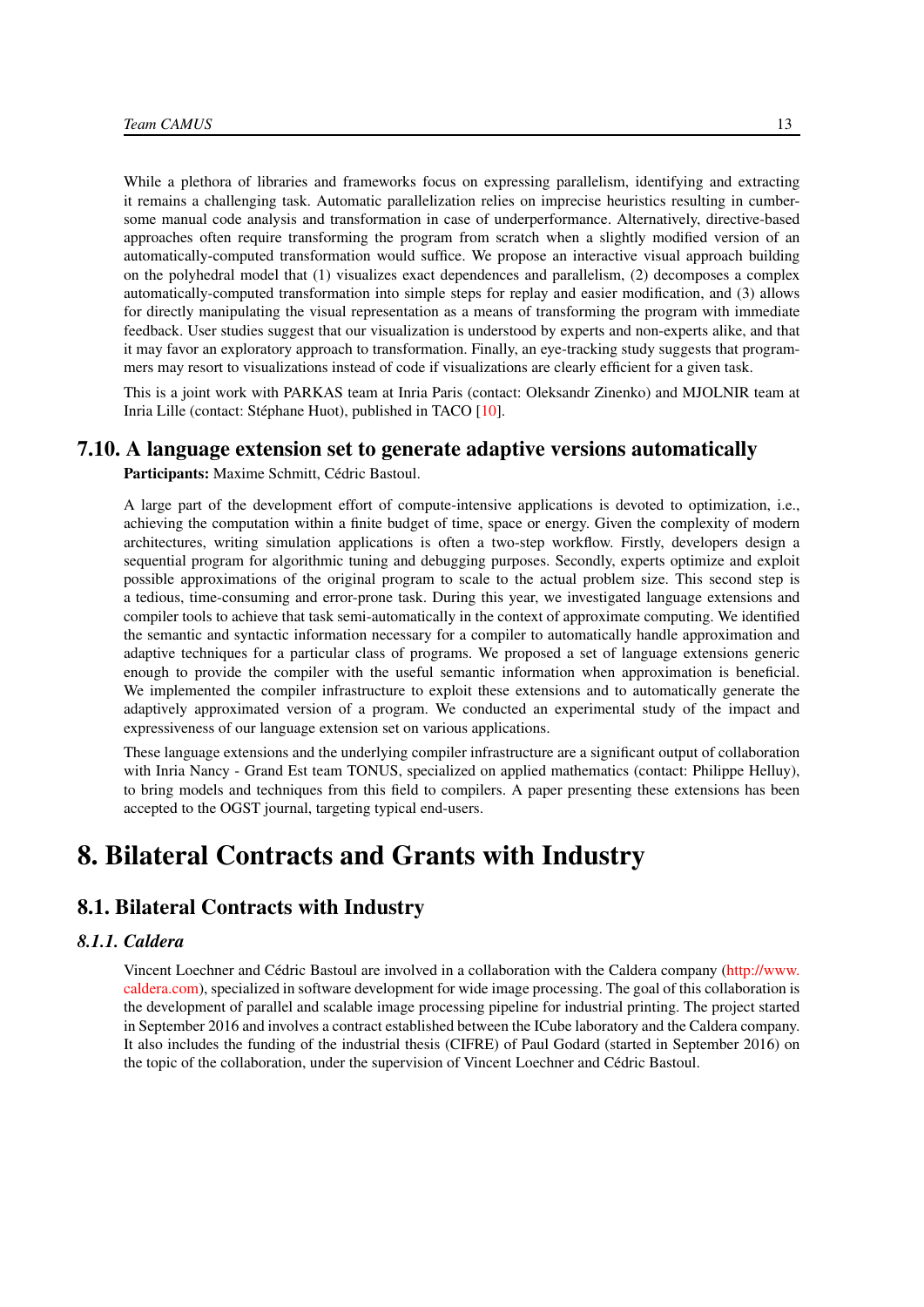# <span id="page-17-0"></span>9. Partnerships and Cooperations

# <span id="page-17-1"></span>9.1. Regional Initiatives

#### *9.1.1. Idex Prim'Eau*

<span id="page-17-2"></span>Participant: Jens Gustedt [contact].

In the framework of the Prim'Eau project of the University of Strasbourg, we study surface runoff for hydrological periods of several days. We use an efficient domain decomposition method that we apply to a real world example of Mutterbach (Moselle) with geological and flood data from the years 1920, 1940 and 2017. As the time and memory usage for these computations is important, we aim to parallelize them.

#### *9.1.2. ADT ASNAP*

<span id="page-17-3"></span>Participants: Philippe Clauss, Jens Gustedt, Maxime Mogé.

Philippe Clauss, Jens Gustedt and Maxime Mogé have been involved until August 2018 in the ADT Inria project ASNAP (Accélération des Simulations Numériques pour l'Assistance Peropératoire), in collaboration with the Inria team MIMESIS. The goal was to find opportunities in the SOFA simulation platform for applying automatic parallelization techniques developed by Camus. We have investigated two approaches. One approach uses memory behavior memoïzation to generate a parallel code made of independent threads at runtime.

#### *9.1.3. ADT ALTO (ApoLlo TakeOff)*

<span id="page-17-4"></span>Participants: Philippe Clauss, Muthena Abdul Wahab.

The Apollo compilation platform [\[4\]](#page-23-4) that is being developed in Camus, dedicated to speculative and dynamic optimization and parallelization of loop nests, is the achievement of many original advances in compilation algorithms, in extensions of the polyhedral model, in speculative parallelization and in dynamic optimization of programs. It is a library of implemented knowledge and a fertile ground for other advances and extensions : for instance, an extension of the polyhedral model for handling non-linear loops would not have been possible without Apollo. However, this software platform must continuously be maintained, improved and extended.

The ALTO project, which is a 2.5 years project started in August 2018, is devoted to strengthen Apollo's software implementation in several ways, thanks to the expert engineer who has been recruited for these goals, Matthew Wahab. The main goals are the following:

- making the programming code respecting the standard rules of open-source software;
- making Apollo more robust regarding cases where some inputs may yield extreme behaviors
- <span id="page-17-5"></span>• implementing required improvements and extensions, as inter-procedural analysis or memory behavior memoïzation.

# 9.2. National Initiatives

#### *9.2.1. ANR AJACS*

<span id="page-17-6"></span>Participant: Arthur Charguéraud.

The AJACS research project is funded by the programme "Société de l'information et de la communication" of the ANR, from October 2014, until March 2019. <http://ajacs.inria.fr/>

The goal of the AJACS project is to provide strong security and privacy guarantees on the client side for web application scripts implemented in JavaScript, the most widely used language for the Web. The proposal is to prove correct analyses for JavaScript programs, in particular information flow analyses that guarantee no secret information is leaked to malicious parties. The definition of sub-languages of JavaScript, with certified compilation techniques targeting them, will allow deriving more precise analyses. Another aspect of the proposal is the design and certification of security and privacy enforcement mechanisms for web applications, including the APIs used to program real-world applications. Arthur Charguéraud focuses on the description of a formal semantics for JavaScript, and the development of tools for interactively executing programs step-bystep according to the formal semantics.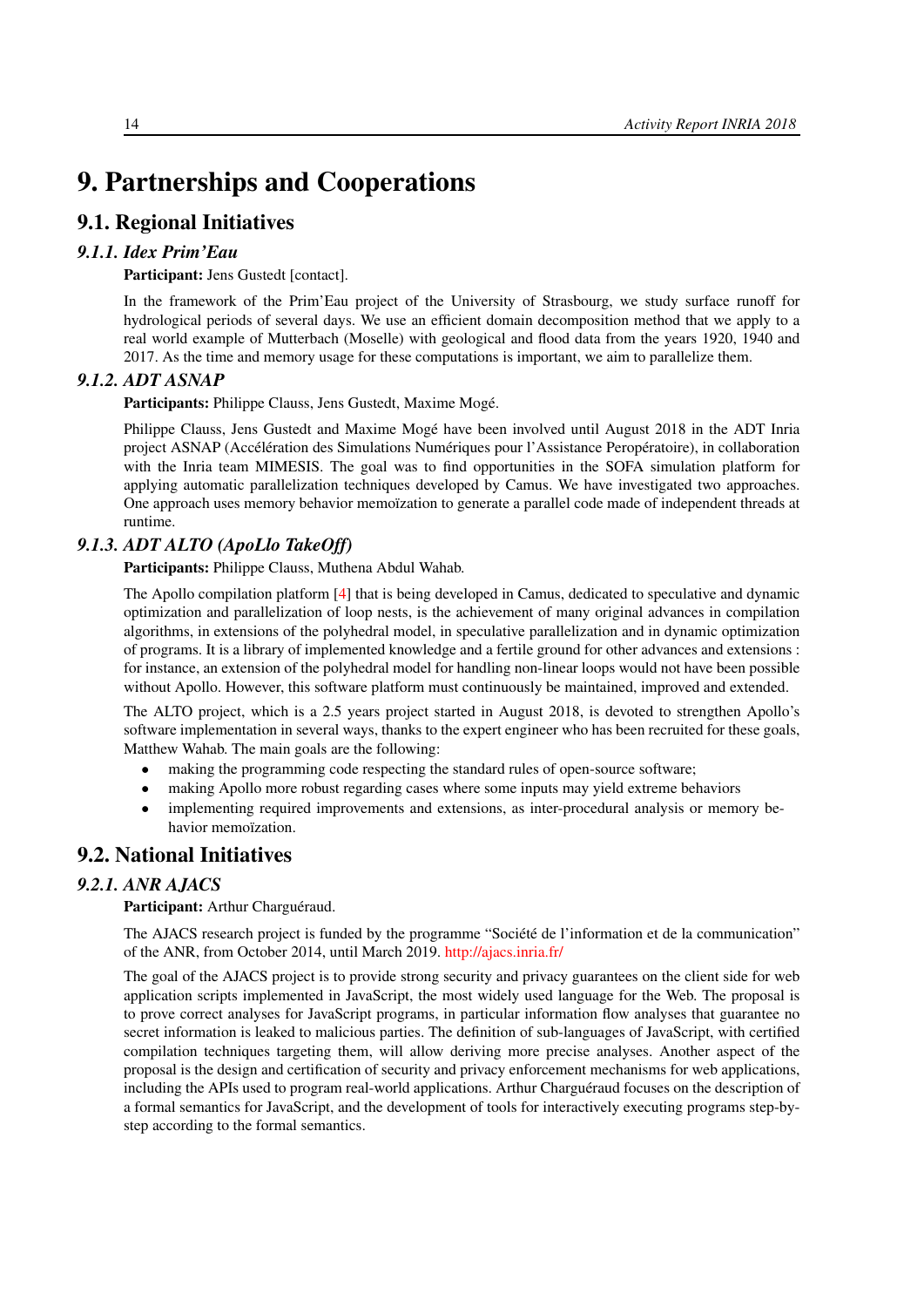Partners: team Celtique (Inria Rennes - Bretagne Atlantique), team Prosecco (Inria Paris), team Indes (Inria Sophia Antipolis - Méditerranée), and Imperial College (London).

#### *9.2.2. ANR Vocal*

#### <span id="page-18-0"></span>Participant: Arthur Charguéraud.

The Vocal research project is funded by the programme "Société de l'information et de la communication" of the ANR, for a period of 48 months, starting on October 1st, 2015. <https://vocal.lri.fr/>

The goal of the Vocal project is to develop the first formally verified library of efficient general-purpose data structures and algorithms. It targets the OCaml programming language, which allows for fairly efficient code and offers a simple programming model that eases reasoning about programs. The library will be readily available to implementers of safety-critical OCaml programs, such as Coq, Astrée, or Frama-C. It will provide the essential building blocks needed to significantly decrease the cost of developing safe software. The project intends to combine the strengths of three verification tools, namely Coq, Why3, and CFML. It will use Coq to obtain a common mathematical foundation for program specifications, as well as to verify purely functional components. It will use Why3 to verify a broad range of imperative programs with a high degree of proof automation. Finally, it will use CFML for formal reasoning about effectful higher-order functions and data structures making use of pointers and sharing.

<span id="page-18-1"></span>Partners: team Gallium (Inria Paris), team DCS (Verimag), TrustInSoft, and OCamlPro.

## 9.3. European Initiatives

#### <span id="page-18-2"></span>*9.3.1. FP7 & H2020 Projects*

#### *9.3.1.1. ERC Deepsea*

Participant: Arthur Charguéraud.

The Deepsea project is funded by ERC from June 2013 to May 2018. It aims at developing abstractions, algorithms and languages for parallelism and dynamic parallelism with applications to problems on large data sets. Umut A. Acar (affiliated to Carnegie Mellon University and Inria Paris) is the principal investigator of this ERC-funded project. The other main researchers involved are Mike Rainey (Inria, Gallium team), who is full-time on the project, and Arthur Charguéraud (Inria, Camus team), who works part time on this project. Project website: [http://deepsea.inria.fr/.](http://deepsea.inria.fr/)

#### <span id="page-18-3"></span>*9.3.2. Collaborations with Major European Organizations*

Cristian Ramon-Cortes and Rosa M. Badia: Barcelona Supercomputing Center (Spain) A Python module for automatic parallelization and distributed execution of affine loop nests Raquel Lazcano and Eduardo Juárez Martínez: Universidad Politecnica de Madrid (Spain) Integration of Apollo in the Cerbero dataflow framework for adaptive code generation.

### <span id="page-18-4"></span>9.4. International Initiatives

#### *9.4.1. Inria International Partners*

*9.4.1.1. Informal International Partners*

The CAMUS team maintains regular contacts with the following entities:

- Reservoir Labs, New York, NY, USA
- University of Batna, Algeria
- Ohio State University, Colombus, USA
- Louisiana State University, Baton Rouge, USA
- Colorado State University, Fort Collins, USA
- Indian Institute of Science (IIIS) Bangalore, India
- Barcelona Supercomputing Center, Barcelona, Spain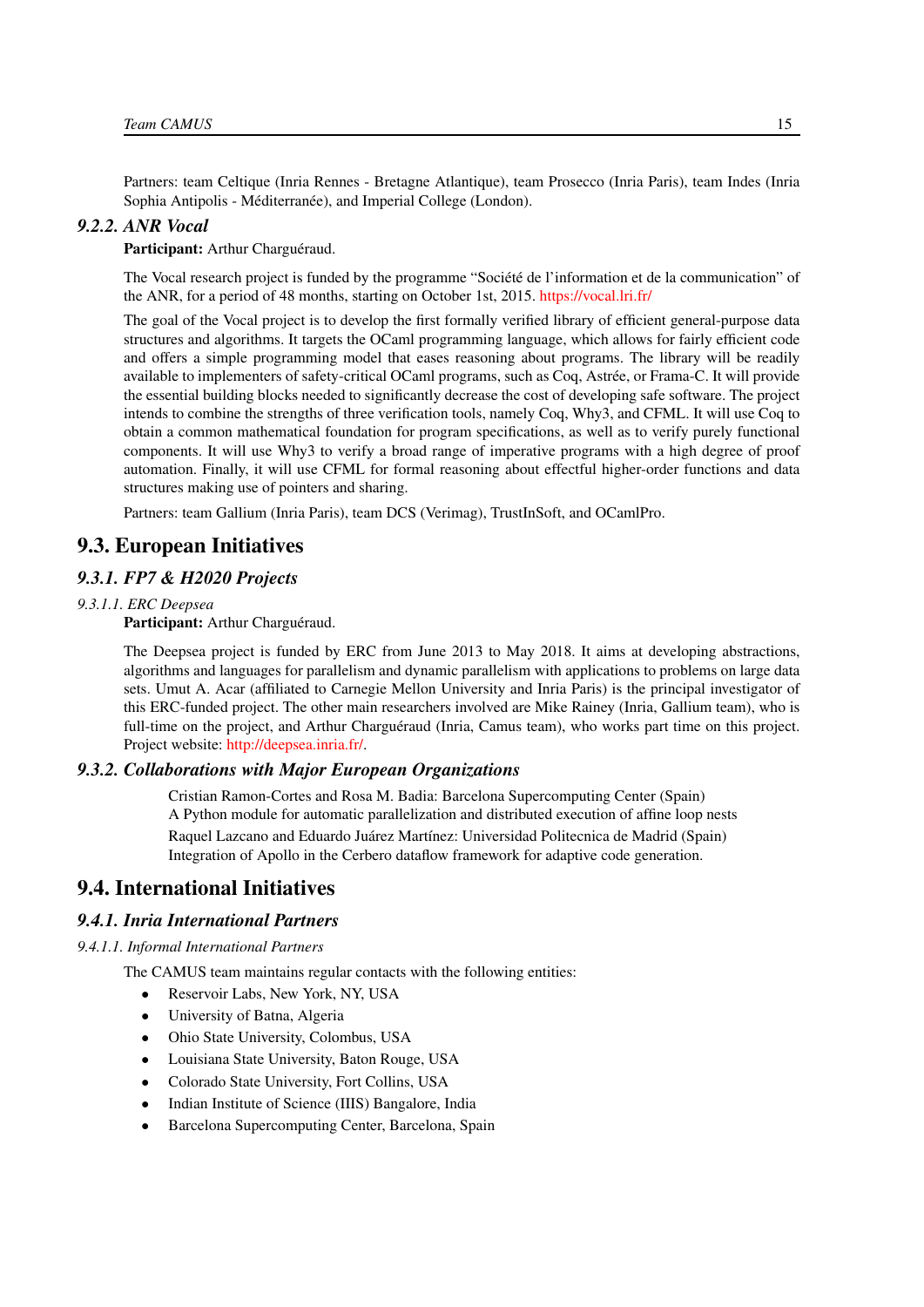# <span id="page-19-0"></span>9.5. International Research Visitors

#### *9.5.1. Visits of International Scientists*

<span id="page-19-1"></span>Rachid Seghir (Maître de conférences A, University of Batna, Algeria) visited our team (June 16-23, 2018), to participate to the mid-thesis evaluation of Harenome Ranaivoarivony-Razanajato, and work with Vincent Loechner on our ongoing collaboration co-advising Toufik Baroudi.

#### *9.5.2. Internships*

<span id="page-19-2"></span>Toufik Baroudi is a PhD student under the supervision of Rachid Seghir at University of Batna (Algeria). He is co-advised by Vincent Loechner, and visiting our team as an intern for one year since November 2018, founded by the Algerian *Programme National Exceptionnel (PNE)*. His PhD defense is planned at the end of 2019.

# <span id="page-19-3"></span>10. Dissemination

# <span id="page-19-4"></span>10.1. Promoting Scientific Activities

#### <span id="page-19-5"></span>*10.1.1. Scientific Events Organization*

#### *10.1.1.1. Member of Organizing Committees*

Philippe Clauss organized the Special Session on Compiler Architecture, Design and Optimization (CADO) of the 16th International Conference on High Performance Computing & Simulation (HPCS 2018), June 2018, Orléans, France.

<span id="page-19-6"></span>Cédric Bastoul co-organized HIP3ES 2018 (International Workshop on High Performance Energy Efficient Embedded Systems), in conjunction with the international conference HiPEAC 2018.

#### *10.1.2. Scientific Events Selection*

#### *10.1.2.1. Member of Conference Program Committees*

<span id="page-19-7"></span>Cédric Bastoul and Philippe Clauss have been part of the program committee of IMPACT 2018 (International Workshop on Polyhedral Compilation Techniques), held in conjunction with the international conference HiPEAC.

Cédric Bastoul and Vincent Loechner are part of the program committee of HIP3ES (International Workshop on High Performance Energy Efficient Embedded Systems) in conjunction with the HiPEAC international conference.

Arthur Charguéraud was a member of the program committee for the Symposium on Implementation and Application of Functional Languages (IFL 2018).

Cédric Bastoul has been part of the program committee of the international conference on Compiler Construction 2018 (CC'2018).

#### *10.1.2.2. Reviewer*

<span id="page-19-8"></span>Philippe Clauss has been reviewer for the following conference and workshop: the 2nd International Conference on Computer Science and Application Engineering (CSAE 2018), the International Workshop on Polyhedral Compilation Techniques (IMPACT 2018).

Jens Gustedt has been reviewer for CCGrid 2018.

Arthur Charguéraud has been reviewer for the 30th ACM Symposium on Parallelism in Algorithms and Architectures (SPAA 2018).

Cédric Bastoul has been reviewer for: international conference on Compiler Construction 2018 (CC'2018), the International Workshop on Polyhedral Compilation Techniques (IMPACT 2018), the International Workshop on High Performance Energy Efficient Embedded Systems (HIP3ES 2018).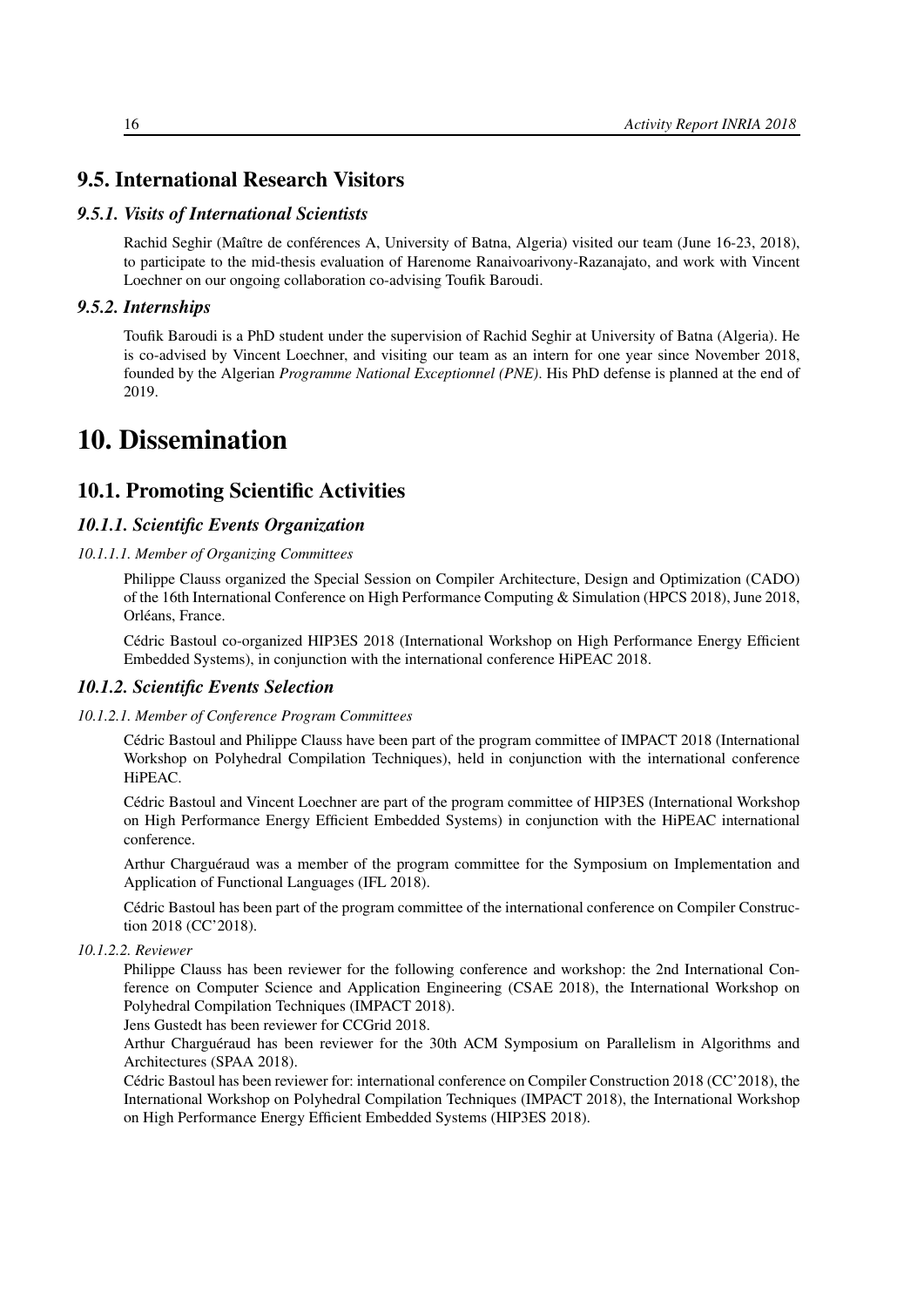#### <span id="page-20-0"></span>*10.1.3. Journals*

#### *10.1.3.1. Member of Editorial Boards*

<span id="page-20-1"></span>Since October 2001, J. Gustedt is Editor-in-Chief of the journal *Discrete Mathematics and Theoretical Computer Science* [\(DMTCS\)](http://dmtcs.episciences.org/).

#### *10.1.3.2. Reviewer - Reviewing Activities*

<span id="page-20-2"></span>Bérenger Bramas has been reviewer for the following journal: PPL (Parallel Processing Letters). Philippe Clauss has been reviewer for the following journals: Engineering Computations, IEEE Transactions on Computers, Future Generation Computer Systems.

Jens Gustedt has been a reviewer for Discrete Applied Mathematics.

Arthur Charguéraud has been reviewer for LFMTP (Logical Frameworks and Meta Languages: Theory and Practice).

<span id="page-20-3"></span>Cédric Bastoul has been reviewer for IEEE Transactions on Computers.

#### *10.1.4. Invited Talks*

Philippe Clauss has been invited at the Dagstuhl Seminar dedicated to Loop Optimization, March 11-16, 2018. The title of his talk was: *The Polyhedral Model Beyond Static Compilation, Affine Functions and Loops*.

Vincent Loechner has been invited as a speaker at the plenary session of the *journées doctorales du laboratoire d'informatique de l'université de Batna* (Algeria), April 25-26 2018, for a talk entitled *Code Optimizations Using the Polyhedral Model*.

#### <span id="page-20-4"></span>*10.1.5. Scientific Expertise*

#### *10.1.5.1. Standardization*

<span id="page-20-5"></span>Since Nov. 2014, Jens Gustedt is a member of the ISO working group SC22-WG14 for the standardization of the C programming language and serves as co-editor of the standards document. He participates actively in the [clarification report](http://www.open-std.org/jtc1/sc22/wg14/www/docs/n2257.htm) processing, the planning of future versions of the standard and in an subgroup that discusses the improvement of the C memory model.

He was the one of the main forces behind the elaboration of C17, the new version of the C standard that has finally been published by ISO in 2018 [\[21\]](#page-25-7).

This work on the C programming language also gave rise to the proposal of a language extension, [Modular](http://cmod.gforge.inria.fr/) [C.](http://cmod.gforge.inria.fr/) It has been used for the implementation of an efficient toolbox for *higher order automatic differenciation*, arbogast, see [\[9\]](#page-23-5), and for the implentation of the work presented in [\[19\]](#page-24-1).

#### *10.1.5.2. Expertise*

<span id="page-20-6"></span>Cédric Bastoul as been an expert for the French research ministry and the French finance ministry for the research tax credit programme.

#### *10.1.6. Research Administration*

<span id="page-20-7"></span>Jens Gustedt is head of the ICPS team for the ICube lab, and in that function a member of the directory committee of the lab. He is also a member of the local recruiting comission for phds and postdocs of the Inria Center Nancy — Grand Est.

Philippe Clauss and Cédric Bastoul are members of the *Collegium Sciences* of the University of Strasbourg, which is a group of representative scientists providing advice regarding the funding of projects.

Philippe Clauss is a member of the *Bureau du Comité des Projets* of the Nancy Grand Est Inria Center since November 2018. This group of scientists provide assistance to the Director of the Center regarding the recruitment of PhD or post-doc students and Engineers, the funding of projects and provide also some scientific expertise regarding actions of the Center.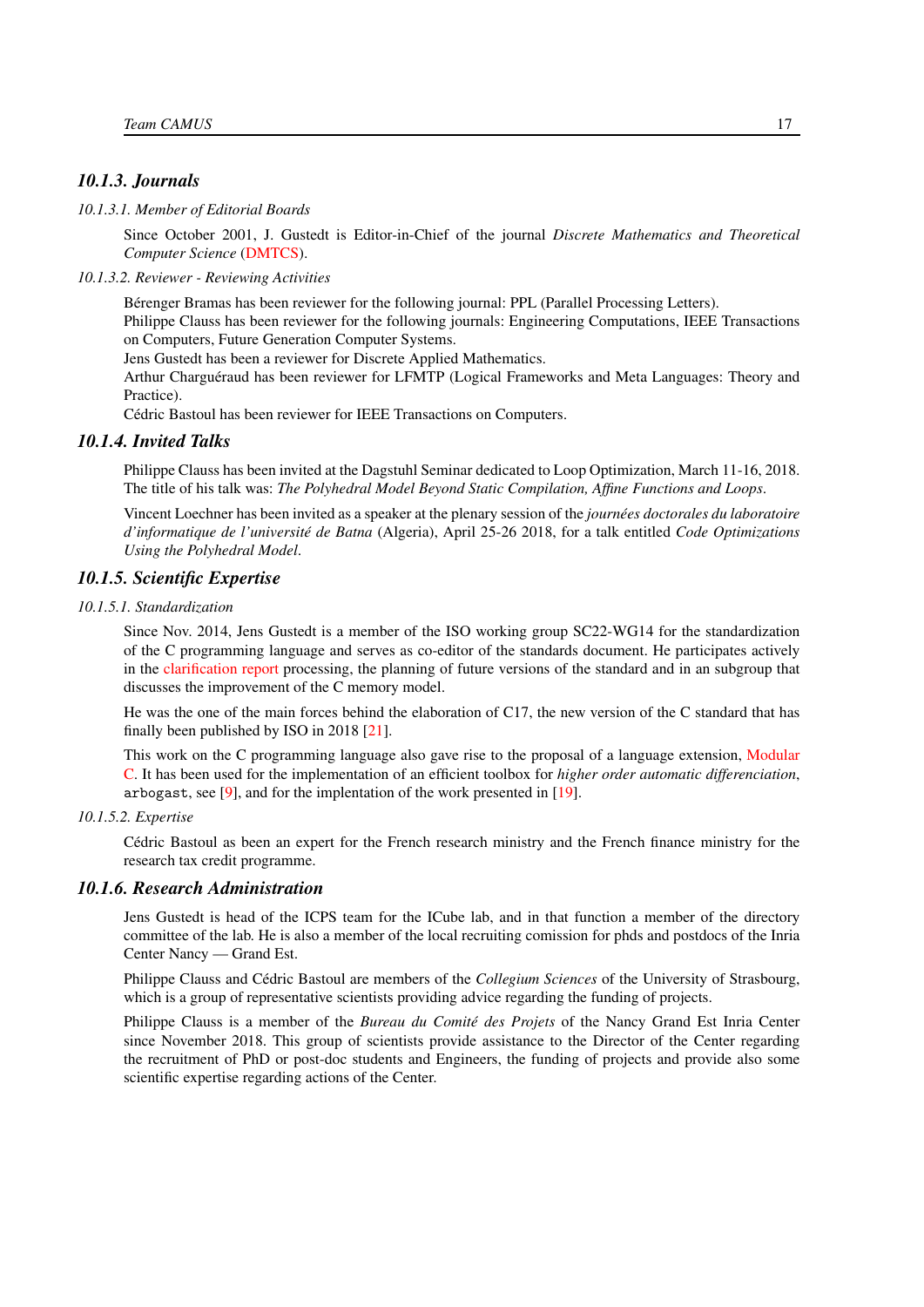# <span id="page-21-0"></span>10.2. Teaching - Supervision - Juries

#### <span id="page-21-1"></span>*10.2.1. Teaching*

Licence : Philippe Clauss, Architecture des ordinateurs, 18h, L2, Université de Strasbourg, France

Licence : Philippe Clauss, Bases de l'architecture informatique, 22h, L1, Université de Strasbourg, France

Master : Philippe Clauss, Compilation, 84h, M1, Université de Strasbourg, France

Master : Philippe Clauss, Système et programmation temps-réel, 37h, M1, Université de Strasbourg, France

Master : Philippe Clauss, Optimisation et transformations de codes, 31h, M1, Université de Strasbourg, France

Master : Bérenger Bramas, Compilation, 40h, M1, Université de Strasbourg, France

Licence : Jens Gustedt, systèmes concurrents, 20h, Université de Strasbourg, France

Master : Jens Gustedt, parallélisme, 14h, M1, Université de Strasbourg, France

Licence : Vincent Loechner, responsable pédagogique de la licence professionnelle ARS, L3, Université de Strasbourg, France

Licence : Vincent Loechner, accompagnement et jury de VAE licence professionnelle ARS, L3, Université de Strasbourg, France

Licence : Vincent Loechner, administration système et internet, 40h, L3, Université de Strasbourg, France

Master : Vincent Loechner, langages interprétés, 34h, M1, Université de Strasbourg, France

Master : Vincent Loechner, OS embarqués, 30h, M2, Université de Strasbourg, France

Master : Vincent Loechner, calcul parallèle, 20h, , Université de Strasbourg, France

IUT d'Informatique : Alain Ketterlin, Architecture et programmation des mécanismes de base d'un système informatique, 68h, Université de Strasbourg, France

Licence : Alain Ketterlin, Algorithmique et programmation L1, 82h, Université de Strasbourg, France

Master (Informatique) : Alain Ketterlin, Ingénierie de la preuve en Coq, 18h, Université de Strasbourg, France

Master (Calcul Scientifique et Mathématiques de l'Information) : Alain Ketterlin, Compilation et optimisation, 28h, Université de Strasbourg, France

Licence : Cédric Bastoul, Computer architecture, 92h, L1, Université de Strasbourg, France

Licence : Cédric Bastoul, Parallel programming, 20h, L3, Université de Strasbourg, France

Master : Cédric Bastoul, Compiler Design, 48h, M1, Université de Strasbourg, France

Master : Cédric Bastoul, Introduction to Research, 10h, L2+M1, Université de Strasbourg, France

Licence : Éric Violard, Modèles de Calcul, 29h, L1, Université de Strasbourg, France

Licence : Éric Violard, Programmation fonctionnelle, 85h, L2, Université de Strasbourg, France

Licence : Éric Violard, Architecture des ordinateurs, 54h, L2, Université de Strasbourg, France

Licence : Éric Violard, Logique et programmation logique, 27h, L2, Université de Strasbourg, France

Licence : Éric Violard, Systèmes concurrents, 9h, L3, Université de Strasbourg, France

Licence : Éric Violard, Algorithmique et structures de données, 39h, L3, Université de Strasbourg, France

Licence : Jens Gustedt, systèmes concurrents, 20h, Université de Strasbourg, France

Master : Jens Gustedt, parallélisme, 14h, M1, Université de Strasbourg, France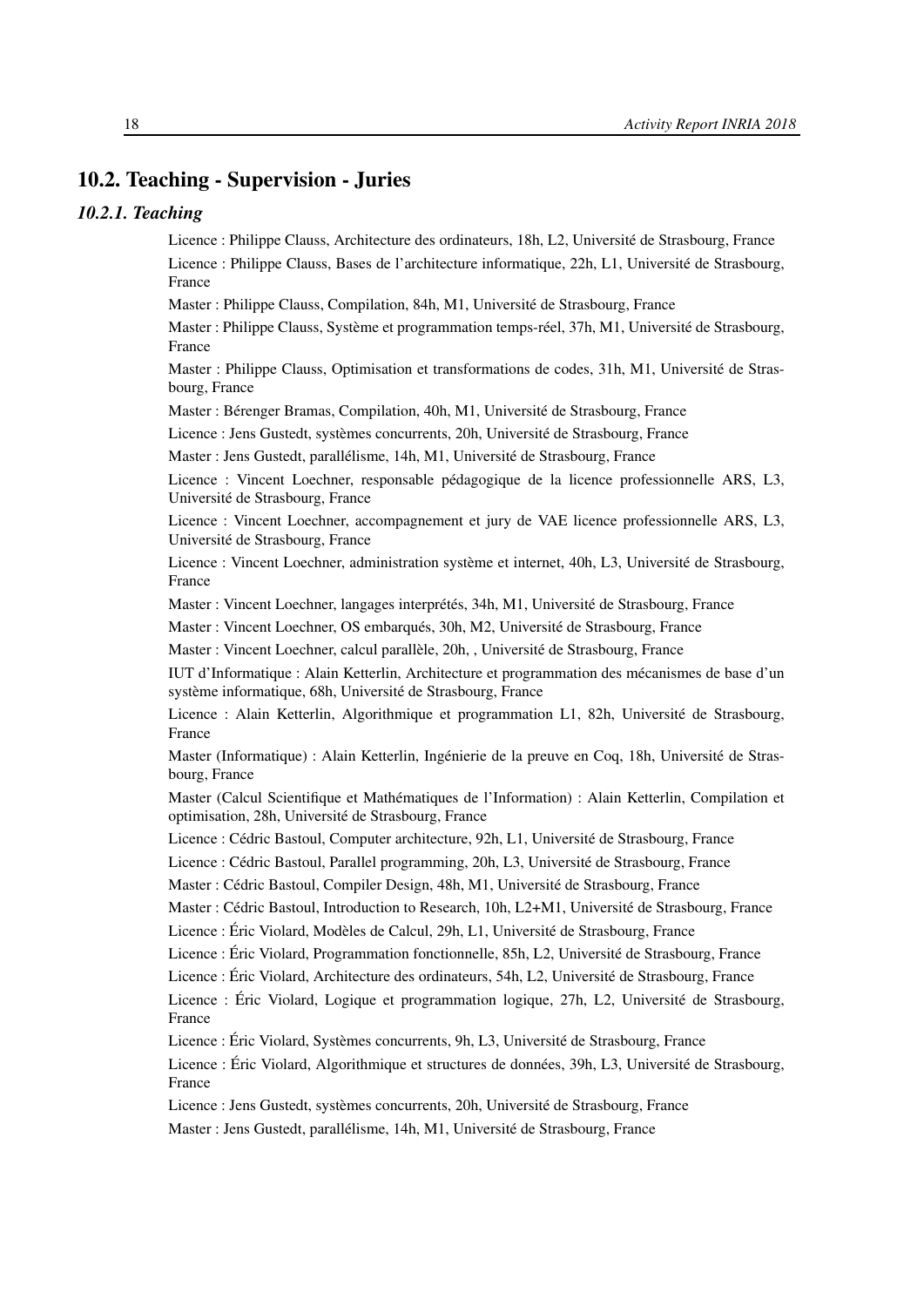#### <span id="page-22-0"></span>*10.2.2. Supervision*

PhD in progress: Salwa Kobeissi, *Dynamic parallelization of recursive functions by transformation into loops*, September 2017, Philippe Clauss

PhD: Mariem Saied, *Automatic Code Generation for Multi-Dimensional Stencil Computations on Distributed-Memory Architectures*, Sep. 2018, Jens Gustedt and Gilles Muller.

PhD in progress: Daniel Salas, *Integration of the ORWL model into parallel applications for medical research*, since Mar 2015, Jens Gustedt and Isabelle Perseil.

PhD in progress: Harenome Ranaivoarivony-Razanajato, *Hierarchical Parallelization and Optimization*, Oct. 2016, Cédric Bastoul and Vincent Loechner

PhD in progress: Paul Godard, *Parallelization and Scalability of a Graphical Pipeline for Professionnal Inkjet Printing*, Jun. 2016, Cédric Bastoul and Vincent Loechner

PhD in progress: Maxime Schmitt, *Automatic Generation of Adaptive Codes*, Sep. 2016, Cédric Bastoul and Philippe Helluy

PhD: Yann Barsamian, *Pic-Vert: A Particle-in-Cell Implementation for Multi-Core Architectures*, Université de Strasbourg, 31 Oct. 2018, Éric Violard.

PhD in progress: Armaël Géneau, *Formal verification of complexity analyses*, since Sept 2016, coadvised by Arthur Charguéraud and François Pottier, from team Gallium (Inria Paris), where Armaël is located.

### *10.2.3. Juries*

<span id="page-22-1"></span>Philippe Clauss participated to the following PhD committees in 2018:

| Date    | Candidate          | <b>Place</b>                          | Role     |
|---------|--------------------|---------------------------------------|----------|
| Apr. 25 | Mohamed Said MOSLI | Université de Paris-Saclay            | Reviewer |
|         | <b>BOUKSIAA</b>    |                                       |          |
| Nov. 26 | lAdilla SUSUNGI    | University de Paris Sciences Reviewer |          |
|         |                    | let Lettres                           |          |

Cédric Bastoul participated to the following PhD committees in 2018:

| Date    | <b>Candidate</b> | <b>Place</b>                      | Role      |
|---------|------------------|-----------------------------------|-----------|
| Sep. 25 | Mariem Said      | Université de Strasbourg          | President |
| Dec. 13 | Jie Zhao         | Ecole Normale Supérieure Reviewer |           |

#### <span id="page-22-2"></span>10.3. Popularization

#### *10.3.1. Articles and contents*

<span id="page-22-3"></span>Jens Gustedt is blogging about efficient programming, in particular about the [C programming language.](http://gustedt.wordpress.com/) To popularize the development of the future C2x standard he has been interviewed for [infoQ.](https://www.infoq.com/news/2018/11/c2x-next-c-standard) He also is an active member of the [stackoverflow community](http://stackoverflow.com/questions/tagged/c) a technical Q&A site for programming and related subjects.

#### *10.3.2. Education*

<span id="page-22-4"></span>A. Charguéraud is a co-organizer of the *Concours Castor informatique*. The purpose of the Concours Castor in to introduce pupils (from *CM1* to *Terminale*) to computer sciences. More information on: [http://castor](http://castor-informatique.fr/)[informatique.fr/.](http://castor-informatique.fr/)

#### *10.3.3. Interventions*

<span id="page-22-5"></span>Cédric Bastoul prepared activities and participated to *Fête de la Science* at University of Strasbourg in October 2018.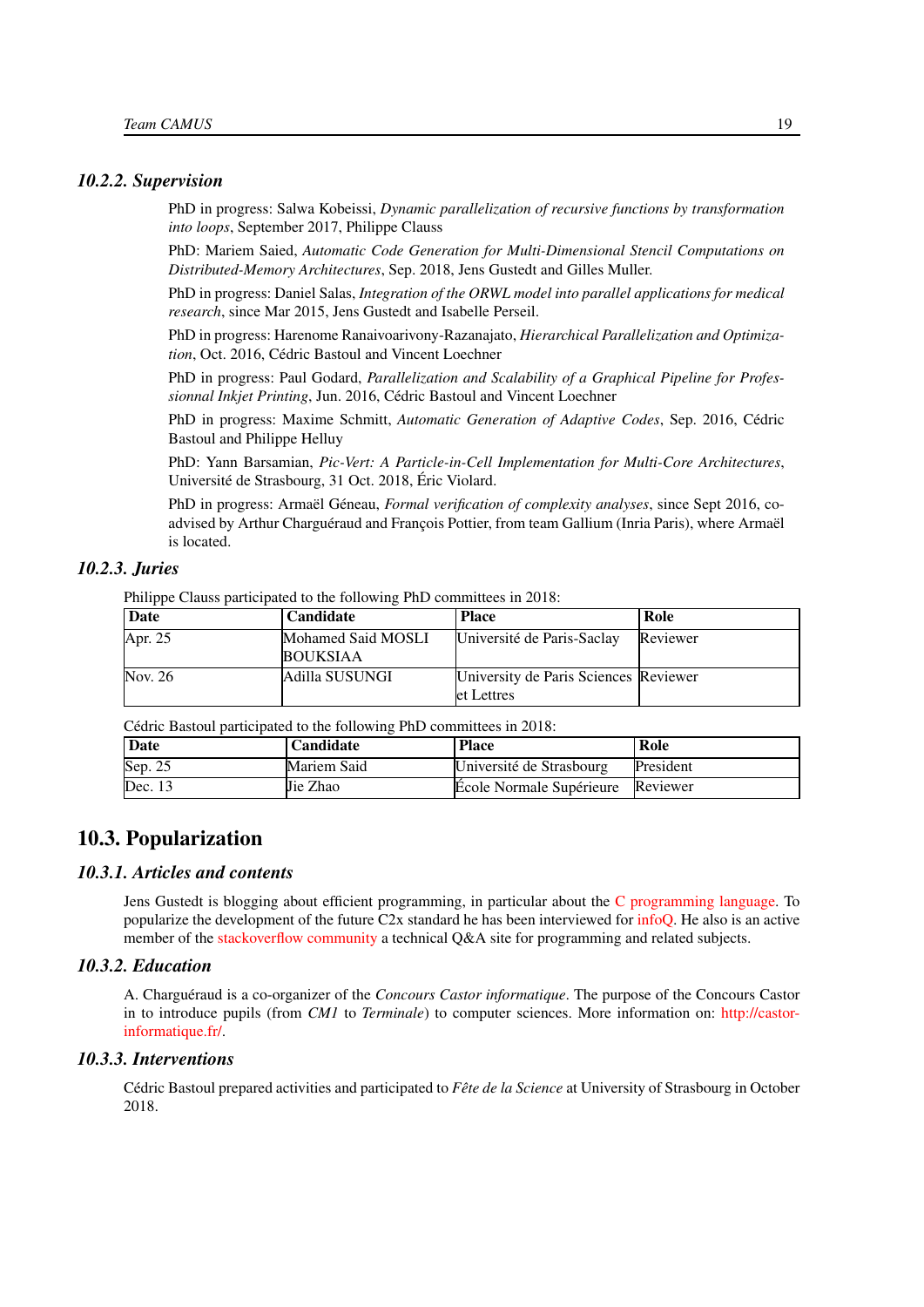# 11. Bibliography

## <span id="page-23-0"></span>Major publications by the team in recent years

- [1] P. CLAUSS, E. ALTINTAS, M. KUHN. *Automatic Collapsing of Non-Rectangular Loops*, in "Parallel and Distributed Processing Symposium (IPDPS), 2017", Orlando, United States, IEEE International, May 2017, pp. 778 - 787 [*DOI :* 10.1109/IPDPS.2017.34], <https://hal.inria.fr/hal-01581081>
- <span id="page-23-1"></span>[2] P.-N. CLAUSS, J. GUSTEDT. *Iterative Computations with Ordered Read-Write Locks*, in "Journal of Parallel and Distributed Computing", 2010, vol. 70, no 5, pp. 496–504 [*DOI :* 10.1016/J.JPDC.2009.09.002], [https://](https://hal.inria.fr/inria-00330024) [hal.inria.fr/inria-00330024](https://hal.inria.fr/inria-00330024)
- [3] A. KETTERLIN, P. CLAUSS. *Profiling Data-Dependence to Assist Parallelization: Framework, Scope, and Optimization*, in "MICRO-45, The 45th Annual IEEE/ACM International Symposium on Microarchitecture", Vancouver, Canada, December 2012, <https://hal.inria.fr/hal-00780782>
- <span id="page-23-4"></span>[4] J. M. MARTINEZ CAAMAN˜O, M. SELVA, P. CLAUSS, A. BALOIAN, W. WOLFF. *Full runtime polyhedral optimizing loop transformations with the generation, instantiation, and scheduling of code-bones*, in "Concurrency and Computation: Practice and Experience", June 2017, vol. 29, n<sup>o</sup> 15 [*DOI* : 10.1002/CPE.4192], <https://hal.inria.fr/hal-01581093>
- [5] A. SUKUMARAN-RAJAM, P. CLAUSS. *The Polyhedral Model of Nonlinear Loops*, in "ACM Transactions on Architecture and Code Optimization", January 2016, vol. 12, n<sup>o</sup> 4 [*DOI* : 10.1145/2838734], [https://hal.](https://hal.inria.fr/hal-01244464) [inria.fr/hal-01244464](https://hal.inria.fr/hal-01244464)

## Publications of the year

#### Doctoral Dissertations and Habilitation Theses

<span id="page-23-2"></span>[6] Y. A. BARSAMIAN. *Pic-Vert: A Particle-in-Cell Implementation for Multi-Core Architectures*, Université de Strasbourg, October 2018, <https://hal.archives-ouvertes.fr/tel-01940700>

#### Articles in International Peer-Reviewed Journals

- [7] Y. A. BARSAMIAN, J. BERNIER, S. A. HIRSTOAGA, M. MEHRENBERGER. *Verification of 2D × 2D and twospecies Vlasov-Poisson solvers*, in "ESAIM: Proceedings and Surveys", 2018, vol. 63, pp. 78-108, [https://hal.](https://hal.archives-ouvertes.fr/hal-01668744) [archives-ouvertes.fr/hal-01668744](https://hal.archives-ouvertes.fr/hal-01668744)
- [8] Y. A. BARSAMIAN, S. A. HIRSTOAGA, E. VIOLARD. *Efficient Data Layouts for a Three-Dimensional Electrostatic Particle-in-Cell Code*, in "Journal of computational science", 2018, vol. 27, pp. 345–356, [https://](https://hal.archives-ouvertes.fr/hal-01664207) [hal.archives-ouvertes.fr/hal-01664207](https://hal.archives-ouvertes.fr/hal-01664207)
- <span id="page-23-5"></span>[9] I. CHARPENTIER, J. GUSTEDT. *Arbogast: Higher order automatic differentiation for special functions* with Modular C, in "Optimization Methods and Software", February 2018, pp. 1-25, [https://hal.inria.fr/hal-](https://hal.inria.fr/hal-01307750)[01307750](https://hal.inria.fr/hal-01307750)
- <span id="page-23-3"></span>[10] O. ZINENKO, S. HUOT, C. BASTOUL. *Visual Program Manipulation in the Polyhedral Model*, in "ACM Transactions on Architecture and Code Optimization", March 2018, vol. 15,  $n^{\circ}$  1, pp. 1 - 25 [*DOI*: 10.1145/3177961], <https://hal.inria.fr/hal-01744426>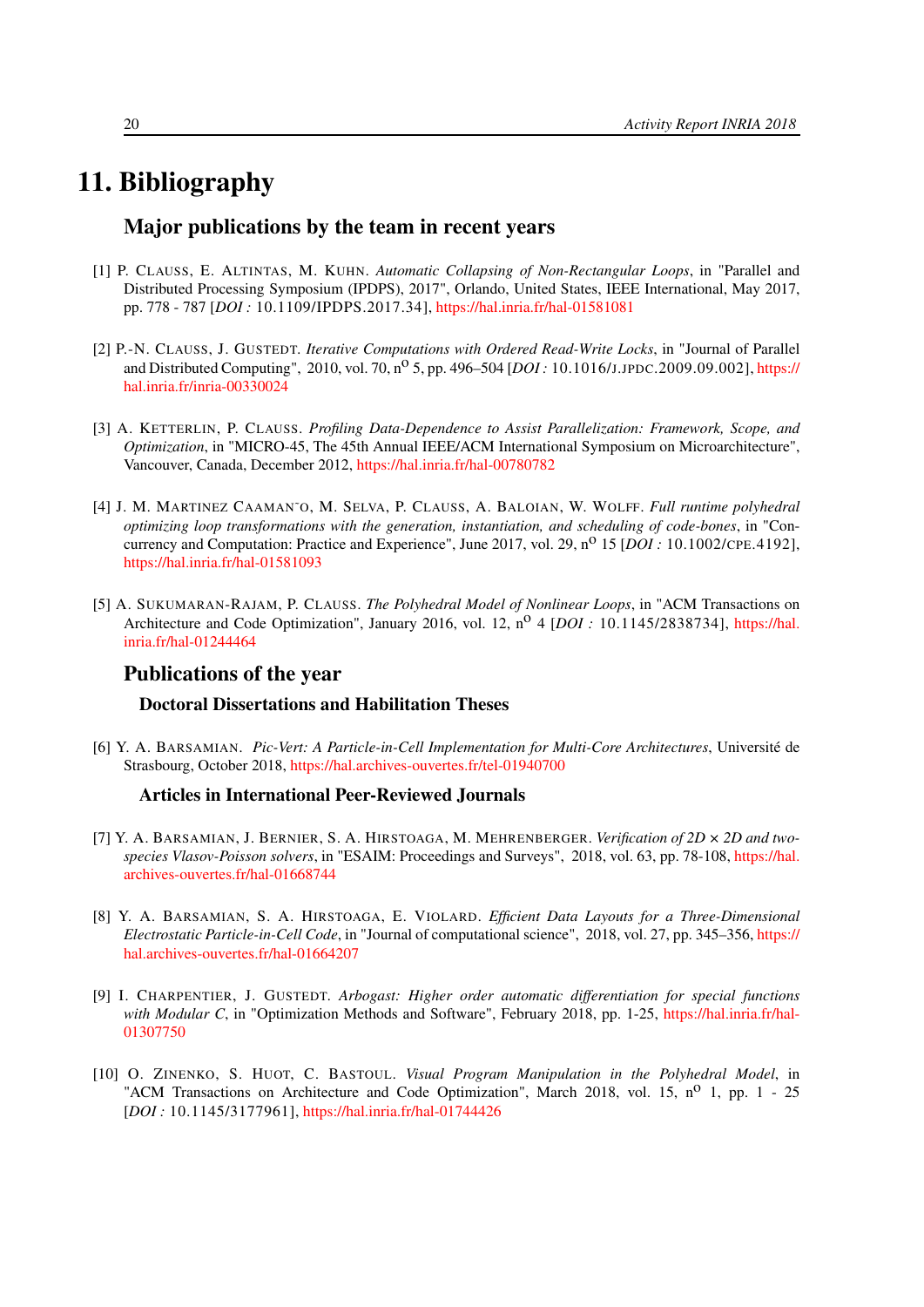#### International Conferences with Proceedings

- [11] U. A. ACAR, V. AKSENOV, A. CHARGUÉRAUD, M. RAINEY. *Provably and Practically Efficient Granularity Control*, in "PPoPP 2019 - Principles and Practice of Parallel Programming", Washington DC, United States, February 2019 [*DOI :* 10.1145/3293883.3295725], <https://hal.inria.fr/hal-01973285>
- <span id="page-24-3"></span>[12] U. A. ACAR, A. CHARGUÉRAUD, A. GUATTO, M. RAINEY, F. SIECZKOWSKI. *Heartbeat scheduling: provable efficiency for nested parallelism*, in "PLDI'18 - 39th ACM SIGPLAN Conference on Programming Language Design and Implementation", Philadelphia, United States, ACM Press, June 2018 [*DOI :* 10.1145/3192366.3192391], <https://hal.inria.fr/hal-01937946>
- <span id="page-24-2"></span>[13] Y. A. BARSAMIAN, A. CHARGUÉRAUD, S. A. HIRSTOAGA, M. MEHRENBERGER. *Efficient Strict-Binning Particle-in-Cell Algorithm for Multi-Core SIMD Processors*, in "Euro-Par 2018 - 24th International European Conference on Parallel and Distributed Computing", Turin, Italy, August 2018, [https://hal.archives-ouvertes.](https://hal.archives-ouvertes.fr/hal-01890318) [fr/hal-01890318](https://hal.archives-ouvertes.fr/hal-01890318)
- <span id="page-24-6"></span>[14] A. CHARGUÉRAUD, A. SCHMITT, T. WOOD. *JSExplain: A Double Debugger for JavaScript*, in "The Web Conference 2018", Lyon, France, April 2018, pp. 1-9 [*DOI :* 10.1145/3184558.3185969], [https://hal.inria.](https://hal.inria.fr/hal-01745792) [fr/hal-01745792](https://hal.inria.fr/hal-01745792)
- <span id="page-24-4"></span>[15] A. GUÉNEAU, A. CHARGUÉRAUD, F. POTTIER. *A Fistful of Dollars: Formalizing Asymptotic Complexity Claims via Deductive Program Verification*, in "ESOP 2018 - 27th European Symposium on Programming", Thessaloniki, Greece, A. AHMED (editor), LNCS - Lecture Notes in Computer Science, Springer, April 2018, vol. 10801, Held as Part of the European Joint Conferences on Theory and Practice of Software, ETAPS 2018 [*DOI :* 10.1007/978-3-319-89884-1\_19], <https://hal.inria.fr/hal-01926485>
- [16] S. KOBEISSI, A. UTAYIM, M. JABER, Y. FALCONE. *Facilitating the Implementation of Distributed Systems with Heterogeneous Interactions*, in "IFM 2018 - 14th International Conference on integrated Formal Methods", Maynooth, Ireland, September 2018, pp. 1-19, <https://hal.inria.fr/hal-01868748>

#### Conferences without Proceedings

- <span id="page-24-5"></span>[17] R. KREBBERS, J.-H. JOURDAN, R. JUNG, J. TASSAROTTI, J.-O. KAISER, A. TIMANY, A. CHAR-GUÉRAUD, D. DREYER. *MoSeL: a general, extensible modal framework for interactive proofs in separation logic*, in "International Conference on Functional Programming (ICFP 2018)", St Louis, MO, United States, Proceedings of the ACM on Programming Languages, ACM, September 2018, vol. 2, n<sup>o</sup> ICFP, 77 p. [*DOI :* 10.1145/3236772], <https://hal.archives-ouvertes.fr/hal-01898522>
- <span id="page-24-0"></span>[18] C. RAMON-CORTES, R. AMELA, J. EJARQUE, P. CLAUSS, R. BADIA. *AutoParallel: A Python module for automatic parallelization and distributed execution of affine loop nests*, in "PyHPC 2018 - 8th Workshop on Python for High-Performance and Scientific Computing", Dallas, TX, United States, November 2018, [https://](https://hal.inria.fr/hal-01936351) [hal.inria.fr/hal-01936351](https://hal.inria.fr/hal-01936351)

#### Research Reports

<span id="page-24-1"></span>[19] J. GUSTEDT, M. MOGÉ. *Memory access classification for vertical task parallelism*, Inria Nancy - Grand Est, June 2018, n<sup>o</sup> RR-9182, pp. 1-20, <https://hal.inria.fr/hal-01814740>

#### Other Publications